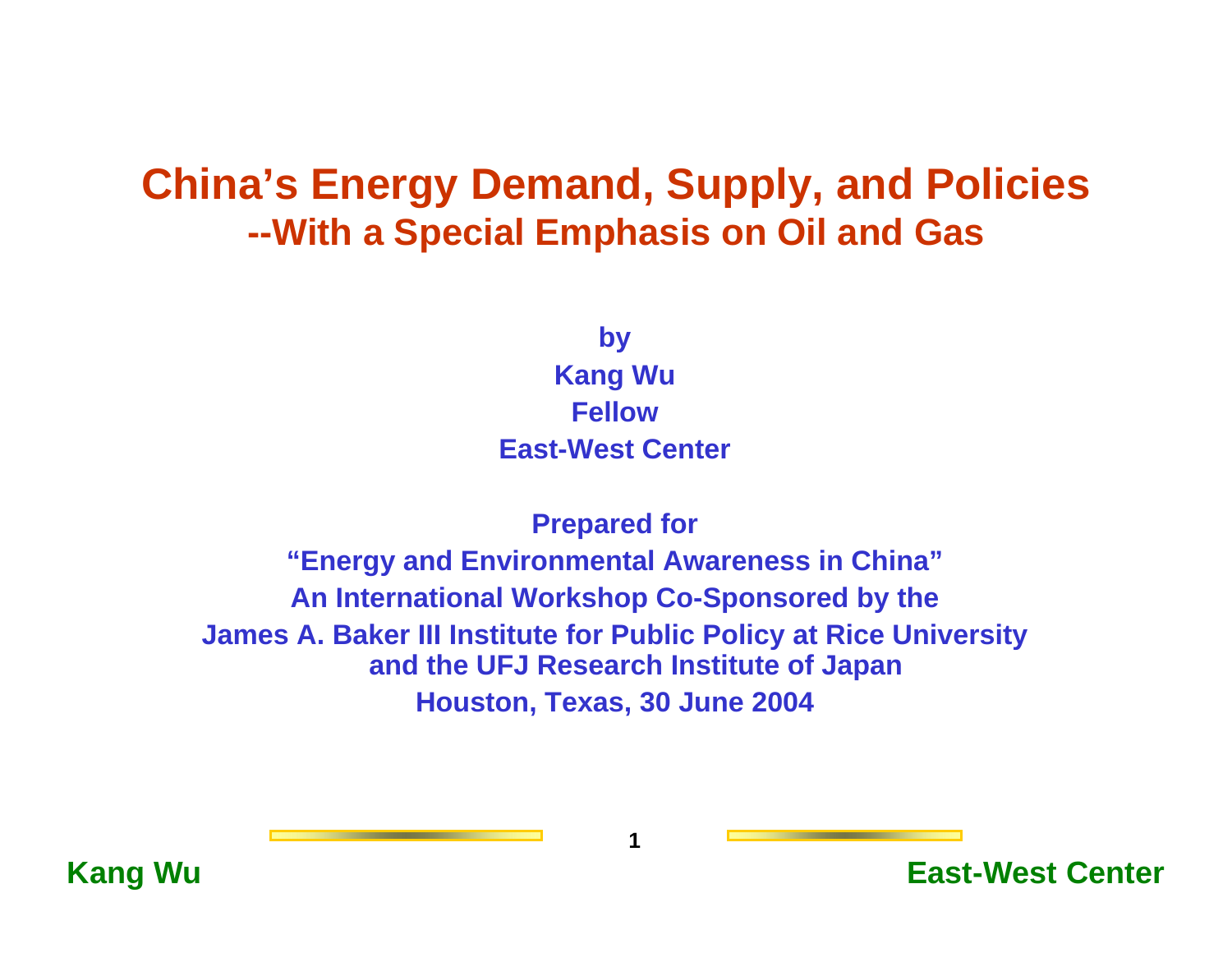# **An Outline**

- $\Box$ **Energy and the Economy**
- Ш **Energy Policy**
- II **The Petroleum Sector**
- L **Rising Oil and Gas Imports: Present and Future**
- $\sim$ **Energy Security Strategies**
- H **Key Factors Driving China's Energy Security**

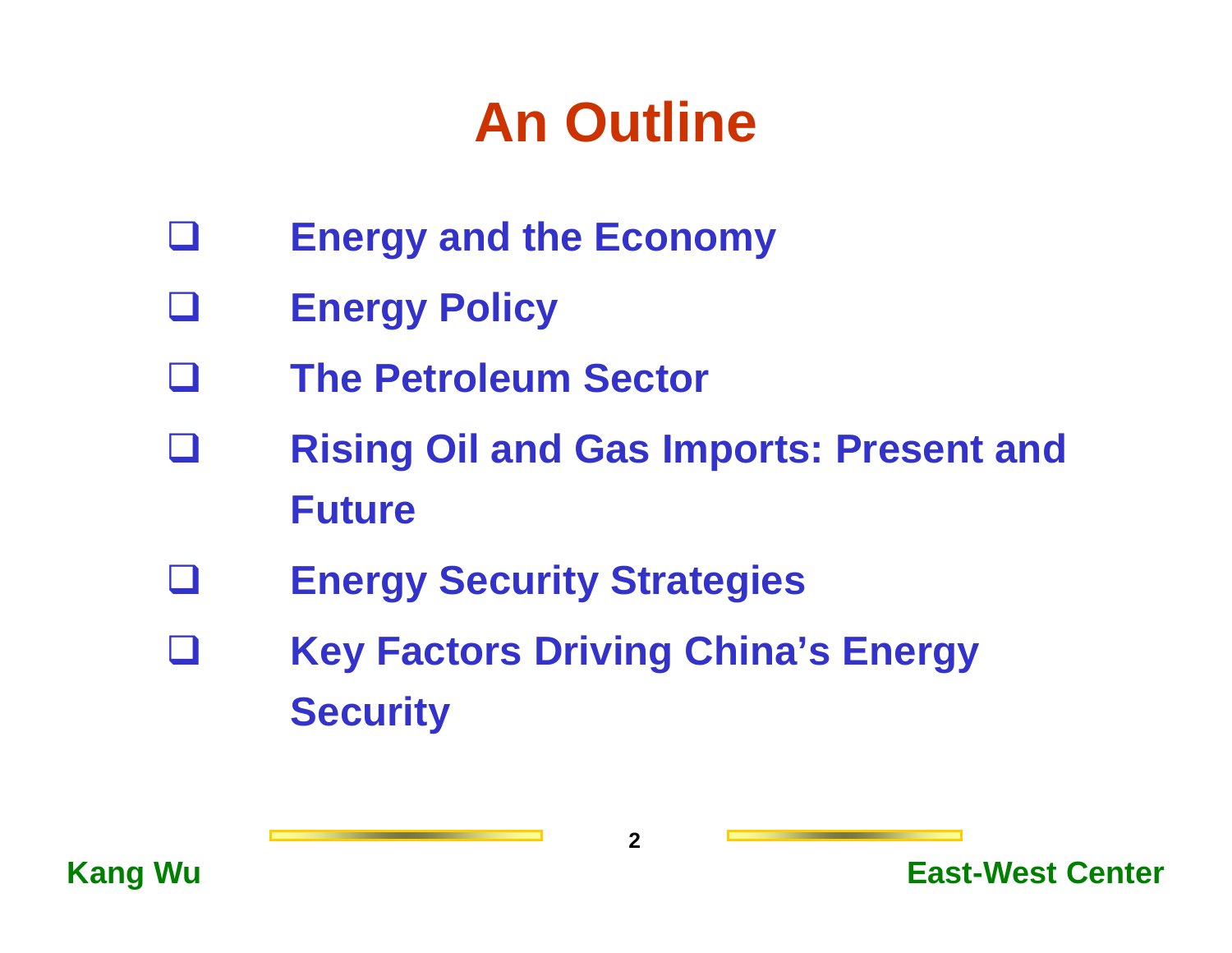# **Energy and the Economy**

- **Strengths of the Chinese economy:**
	- z **A sizable and fast growing economy**
		- ¾ **Official GDP growth was 9.1% for 2003, and 9.7% for the first quarter of 2004**
	- **Rapid growth of foreign trade** 
		- ¾ **Exports grew by 35% in 2003, reaching \$438 billion. Growth was 33% during the first five months of 2004. Had a trade deficit of US\$8.7 billion during the same period in 2004.**
	- **Foreign investment: the world's largest recipient of direct foreign investment (DFI).**
		- ¾ **Total actual DFI reached a historical high of \$54 billion in 2003. Cumulative actual DFI was \$501 billion from 1979 to 2003.**
	- **Huge market potential**

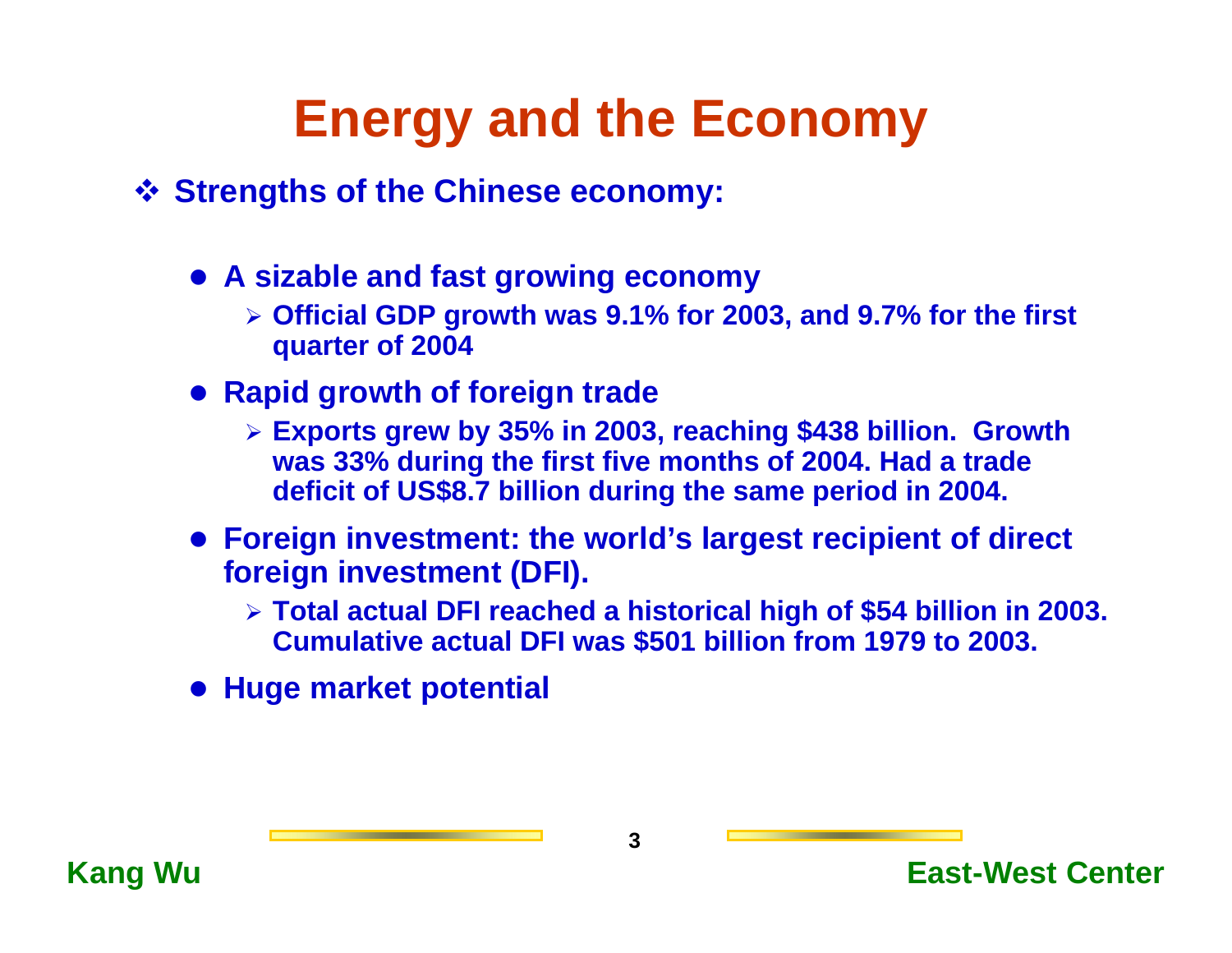# **Weaknesses of the Chinese economy:**

- $\bullet$  **Low per capita GDP** 
	- ¾ **Official Per Capita GDP was \$1,090 in 2003**
- **Reform of state-owned enterprises**
- **Regional imbalance of income and developments**
- **Problems with the banking system**
- z **Unemployment and social security**
- **Political reforms**
- $\bullet$  **Energy security and environmental problems**

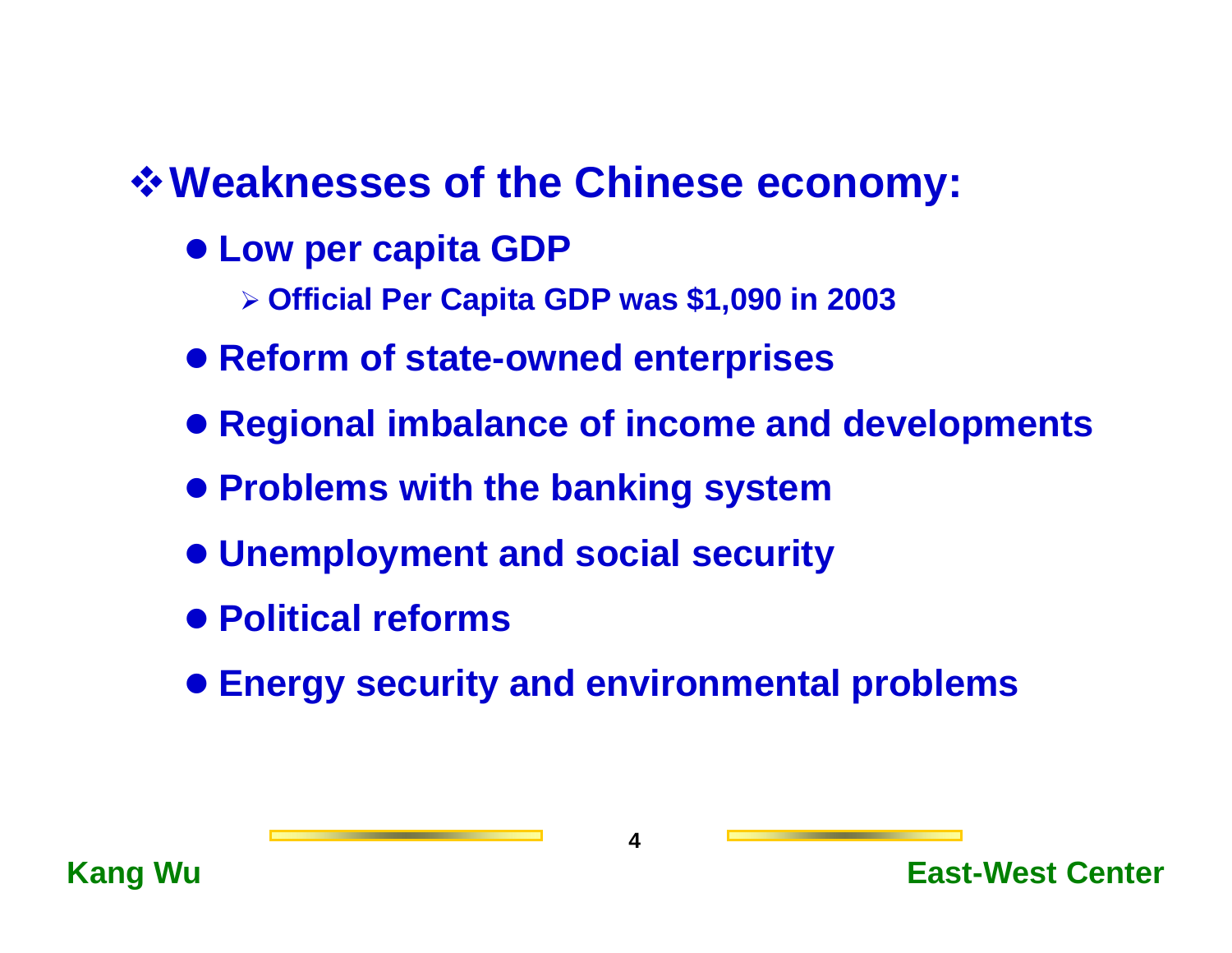| Key Economic Indicators for China, 1996-2003/1 |         |         |         |         |         |         |         |         |
|------------------------------------------------|---------|---------|---------|---------|---------|---------|---------|---------|
|                                                | 1996    | 1997    | 1998    | 1999    | 2000    | 2001    | 2002    | 2003    |
| <b>Yearend Population (million)</b>            | 1,223.9 | 1,236.3 | 1,248.1 | 1,259.1 | 1,267.5 | 1,276.3 | 1,284.5 | 1,292.3 |
| <b>Real GDP Growth (Official)</b>              | 9.6%    | 8.8%    | 7.8%    | 7.1%    | 8.0%    | 7.5%    | 8.0%    | 9.1%    |
| Per Capita GDP (2003 US\$)                     | 670.1   | 721.8   | 770.7   | 818.2   | 877.9   | 937.2   | 1,005.7 | 1,090.6 |
| <b>Inflation Rate /2</b>                       | 8.3%    | 2.8%    | $-0.8%$ | $-1.4%$ | 0.4%    | 0.7%    | $-0.8%$ | 1.2%    |
| <b>Urban Unemployment Rate /3</b>              | 3.0%    | 3.1%    | 3.1%    | 3.1%    | 3.1%    | 3.6%    | 4.0%    | 4.3%    |
| Foreign Trade Bal. (US\$ bn)                   | 12.2    | 40.4    | 43.6    | 29.1    | 24.1    | 22.6    | 30.4    | 25.5    |
| Foreign Trade Total (US\$ bn)                  | 289.9   | 325.2   | 323.9   | 360.7   | 474.3   | 509.8   | 620.7   | 851.2   |
| <b>Growth of Total Trade</b>                   | 3.2%    | 12.2%   | $-0.4%$ | 11.4%   | 31.5%   | 7.5%    | 21.8%   | 37.1%   |
| Exports (US\$ bn)                              | 151.1   | 182.8   | 183.8   | 194.9   | 249.2   | 266.2   | 325.6   | 438.4   |
| Imports (US\$ bn)                              | 138.8   | 142.4   | 140.2   | 165.8   | 225.1   | 243.6   | 295.2   | 412.8   |
| <b>Direct Foreign Investment</b>               |         |         |         |         |         |         |         |         |
| Contractual (US\$ bn)                          | 73.3    | 51.0    | 52.1    | 41.2    | 62.4    | 69.2    | 82.8    | 115.1   |
| Actual Use (US\$ bn)                           | 41.7    | 45.3    | 45.5    | 40.4    | 40.7    | 46.9    | 52.7    | 53.5    |
| <b>Foreign Exchange Reserves</b>               |         |         |         |         |         |         |         |         |
| (US\$ bn, end of the year)                     | 105.0   | 139.9   | 145.0   | 154.7   | 165.6   | 212.2   | 286.4   | 403.3   |

**1. 1996-2003: final.**

**2. Defined as annual percentage change of overall retail price index.**

**3. Officially registered. If job-losing state workers are included, actual rates are larger.**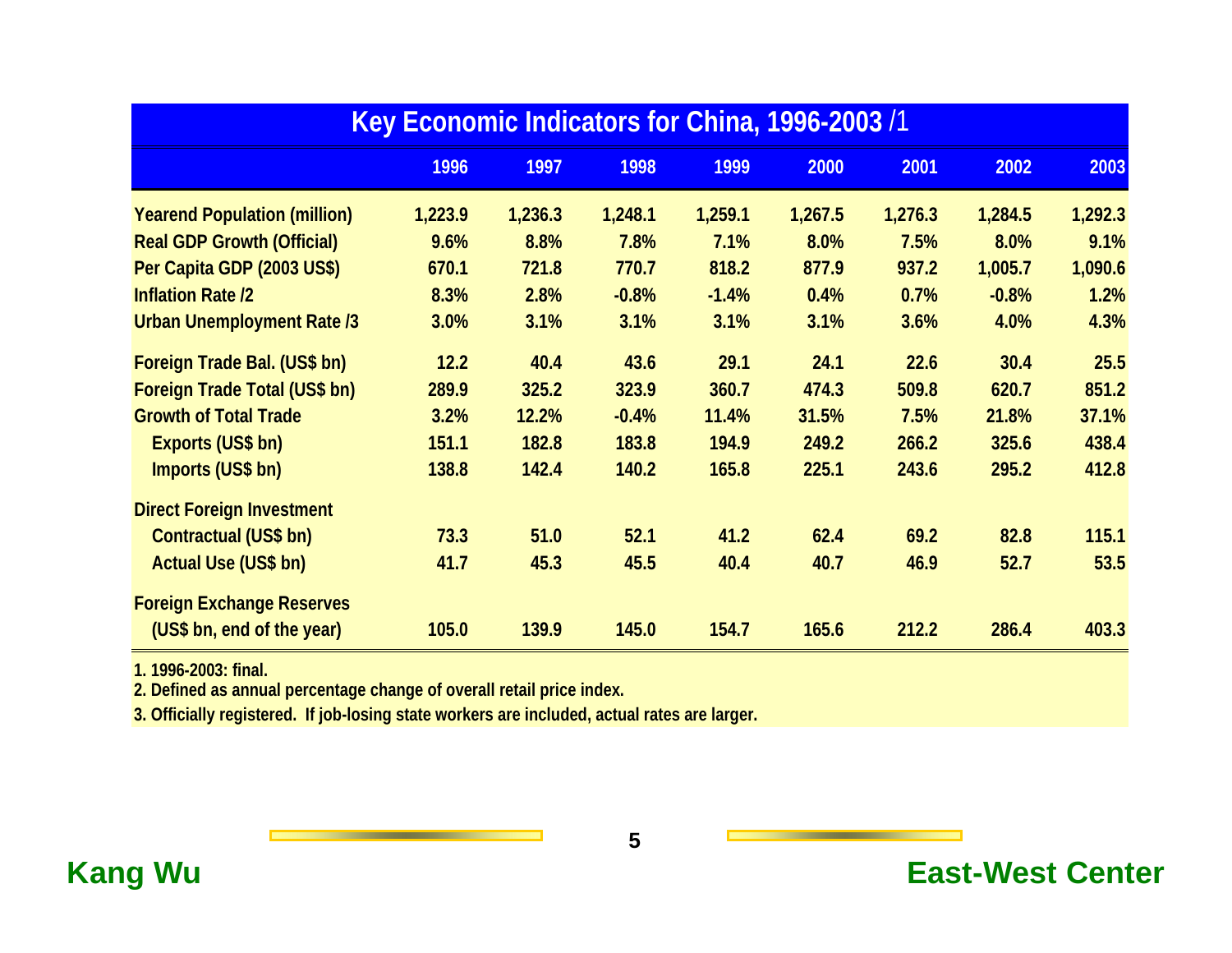## **China's Merchandise Exports, Imports, and Bal ance 1986-2003**

**(US\$ bn)**

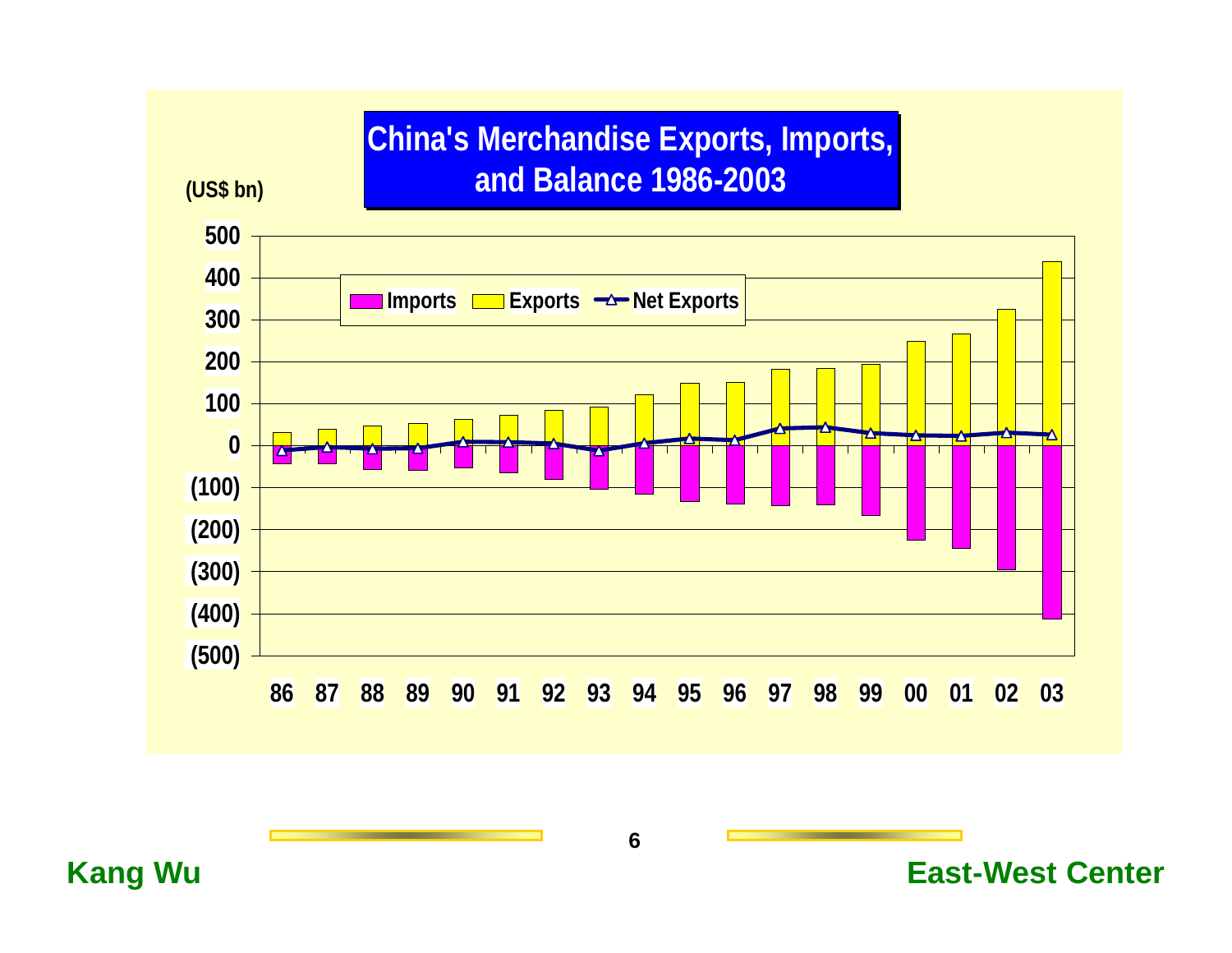## **China's Actual Direct Foreign Investment, 1986-2003**

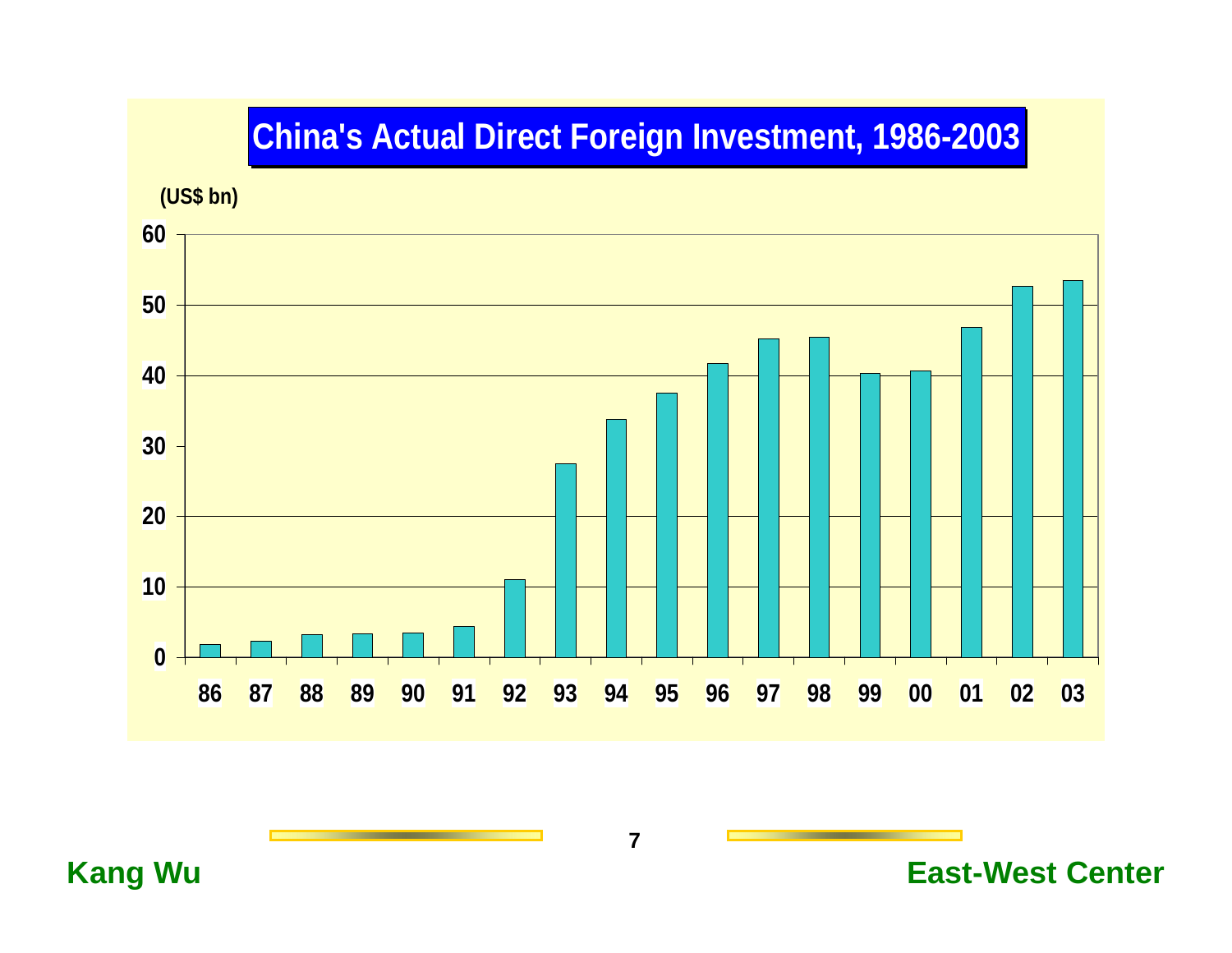# **Changing Consumer Price Index in China, 1986-2003**

**(percent)**



**8**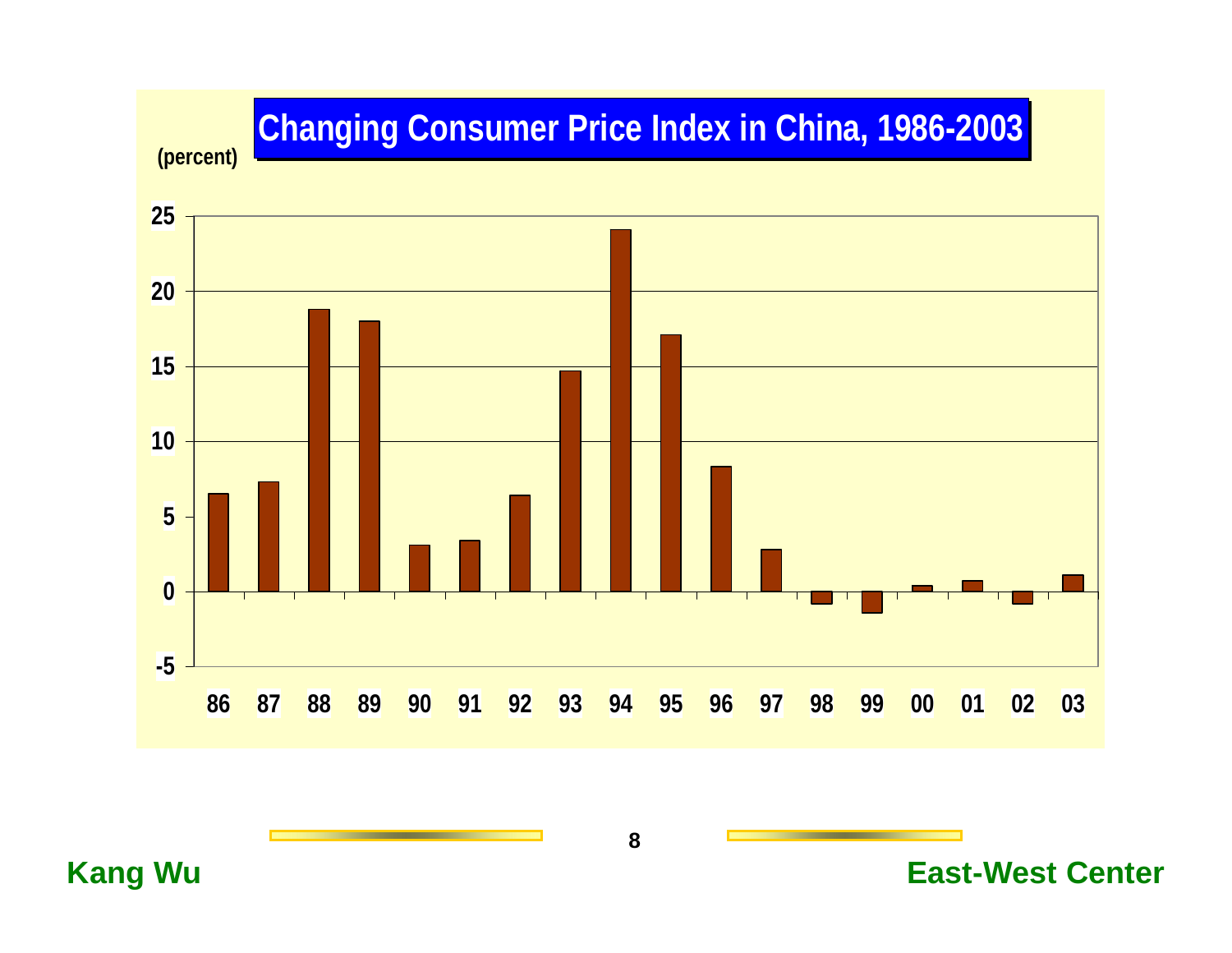# **Energy Sector Issues:**

- **Super strong energy demand growth in 2003**
- **Huge energy production and consumption** 
	- ¾ **China is currently the world's second largest primary energy consuming country after the U.S. and the third largest primary energy producer after the U.S. and Russia.**
- **After a significant decline between 1996 and 2000, coal production and consumption rebounded in 2001, followed by strong growths in 2002, 2003, and 2004.**
- **Oil demand growth is strong**
- $\bullet$ **Natural gas demand has been strong overall**
- **Structure of primary energy use will continue to change significantly over the next fifteen years**

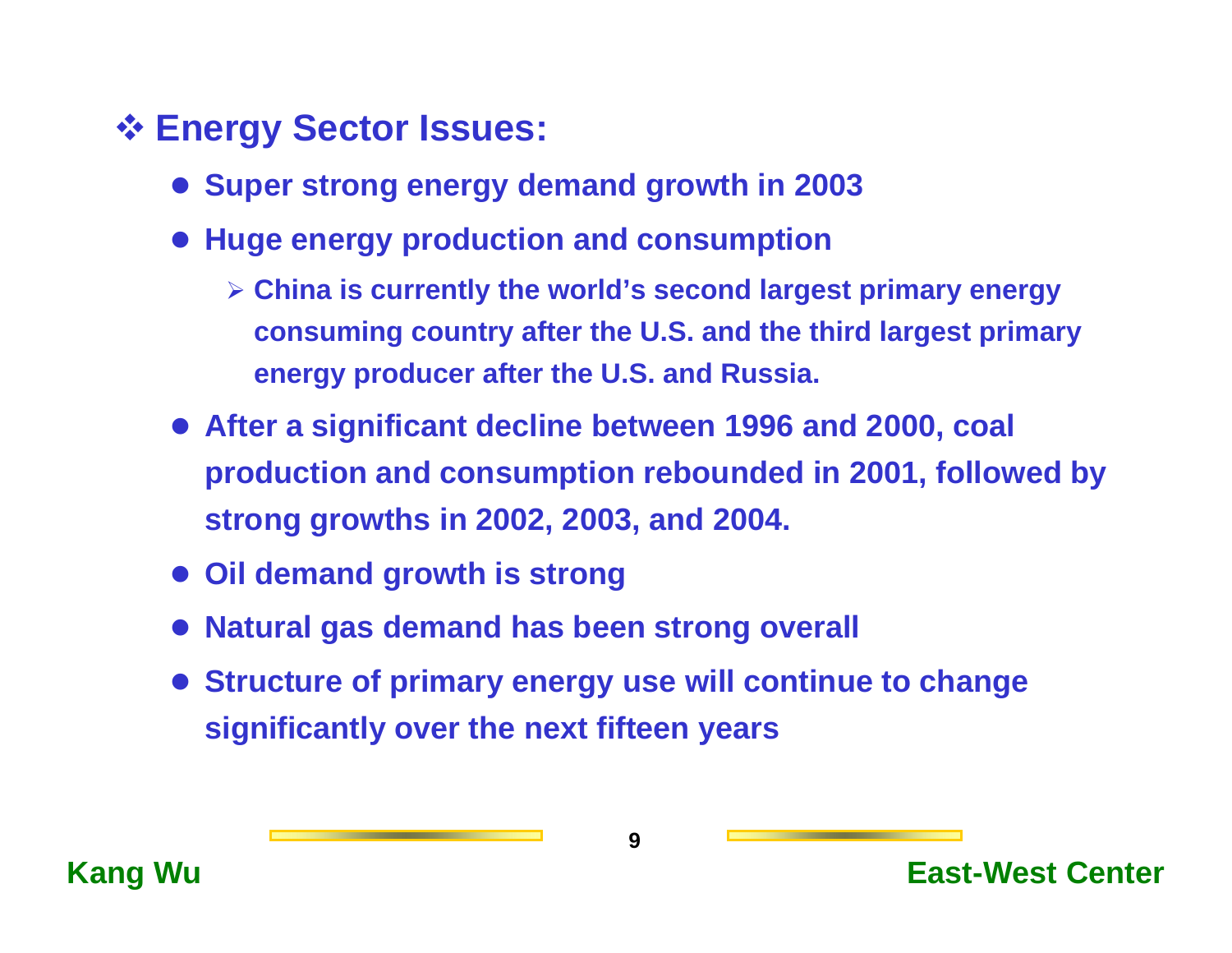## **Primary Commercial Energy Consumption in China, 1990-2003**

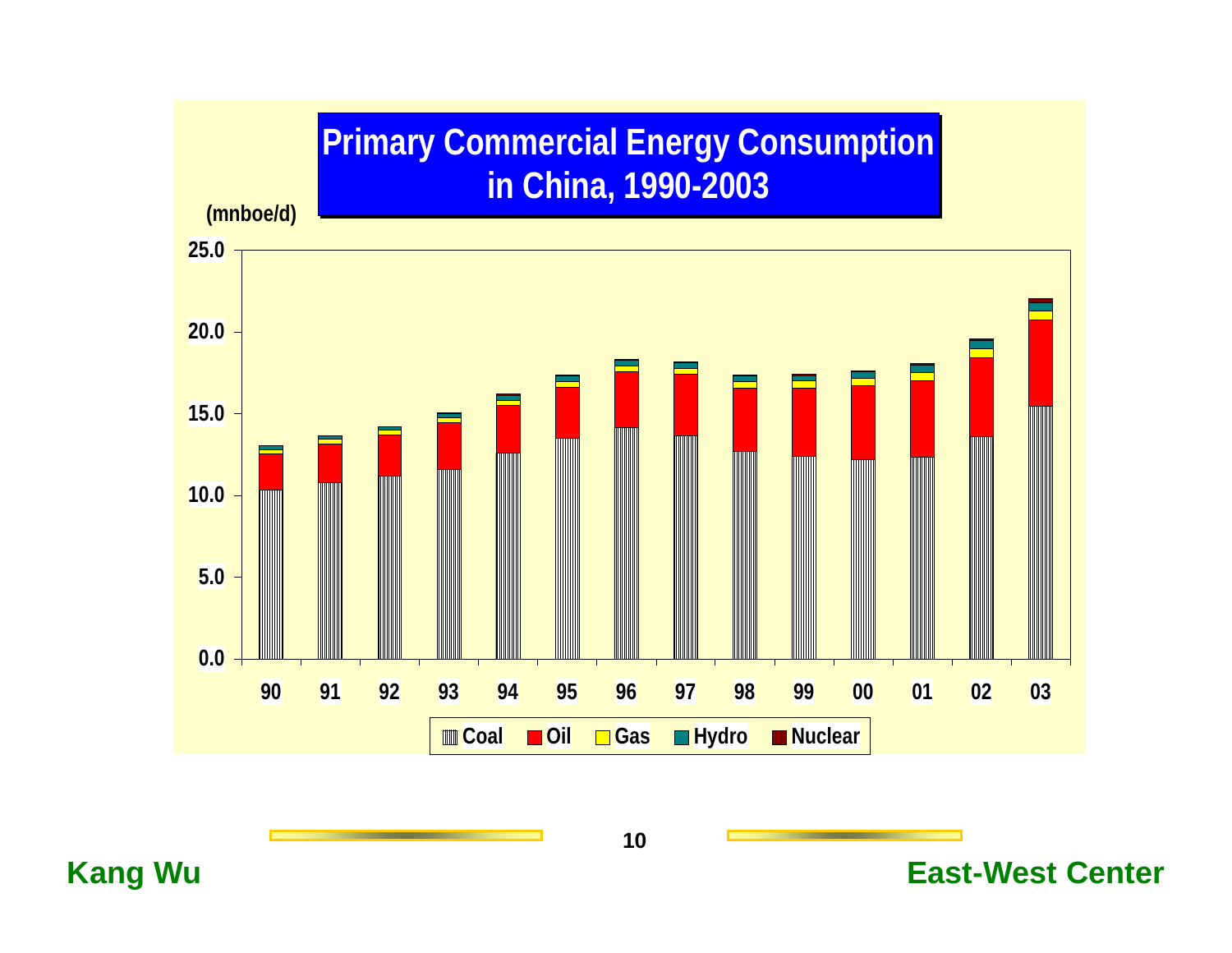## **Structure of Primary Energy Consumption in China, 1990-2003**

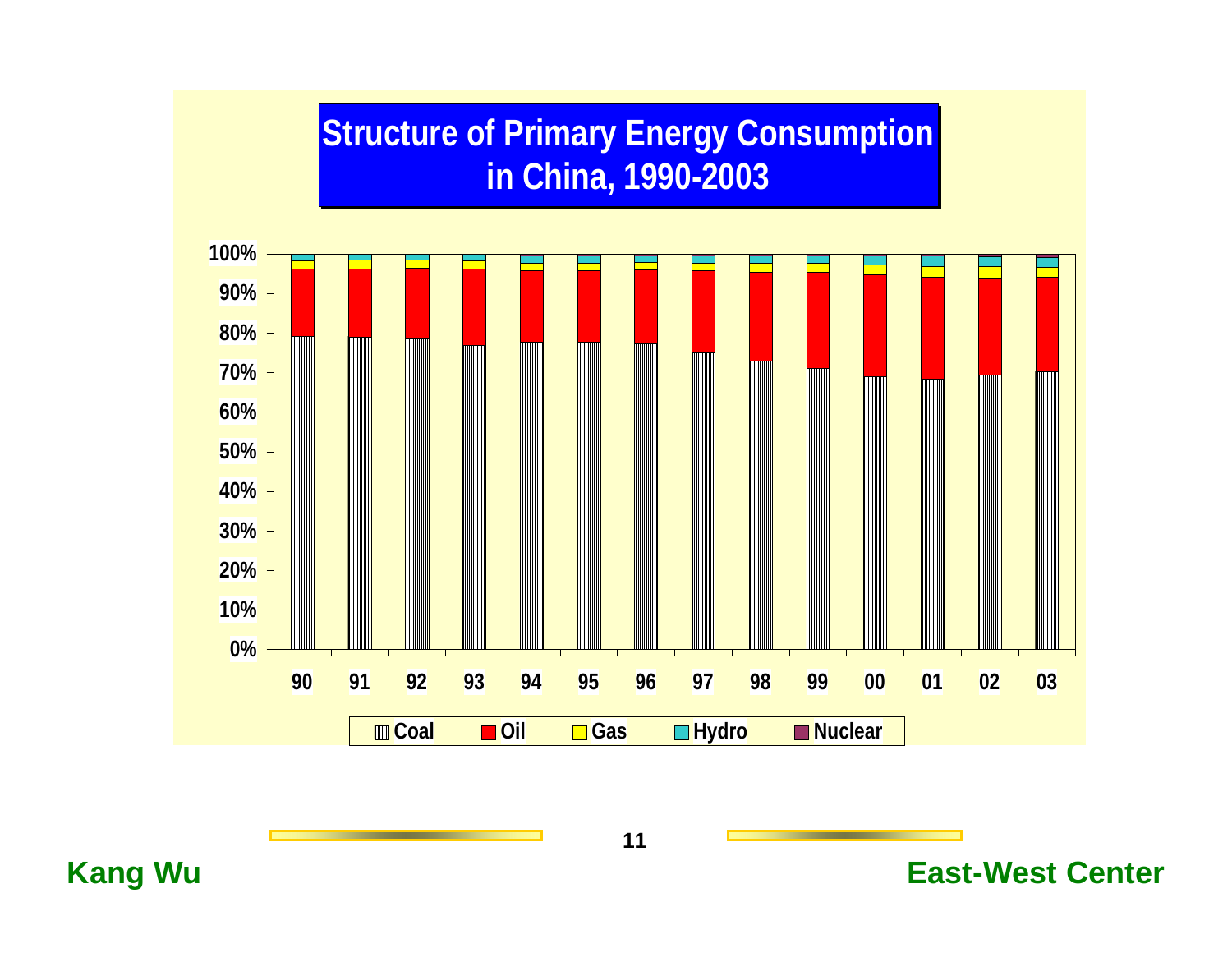### **Primary Energy Consumption Forecast for China Base-Case Scenario, 1990-2015 (mmboe/d) Share**

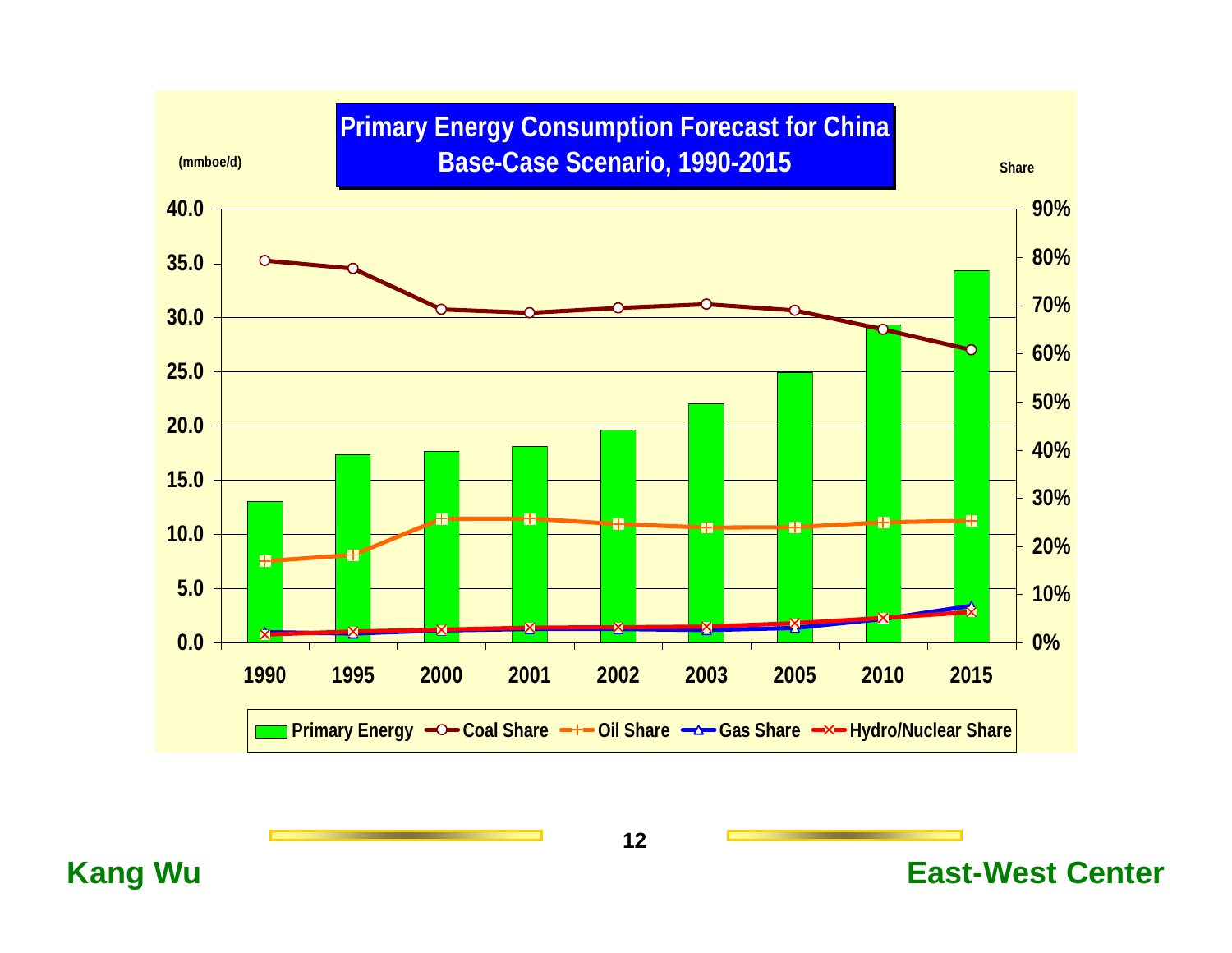# **Energy Policy**

**Evolving energy policies:**

- **1980s: moving away from the centrally-planned economy**
- **1990s: restructuring**
- **2000s: long-term energy supply and security**
- **Energy policies for individual sources:**
	- **Coal: economy of scale, efficiency, safety, and transportation**
	- **Power: long-term supply, structural and market reforms, and fuel mix/substitution**

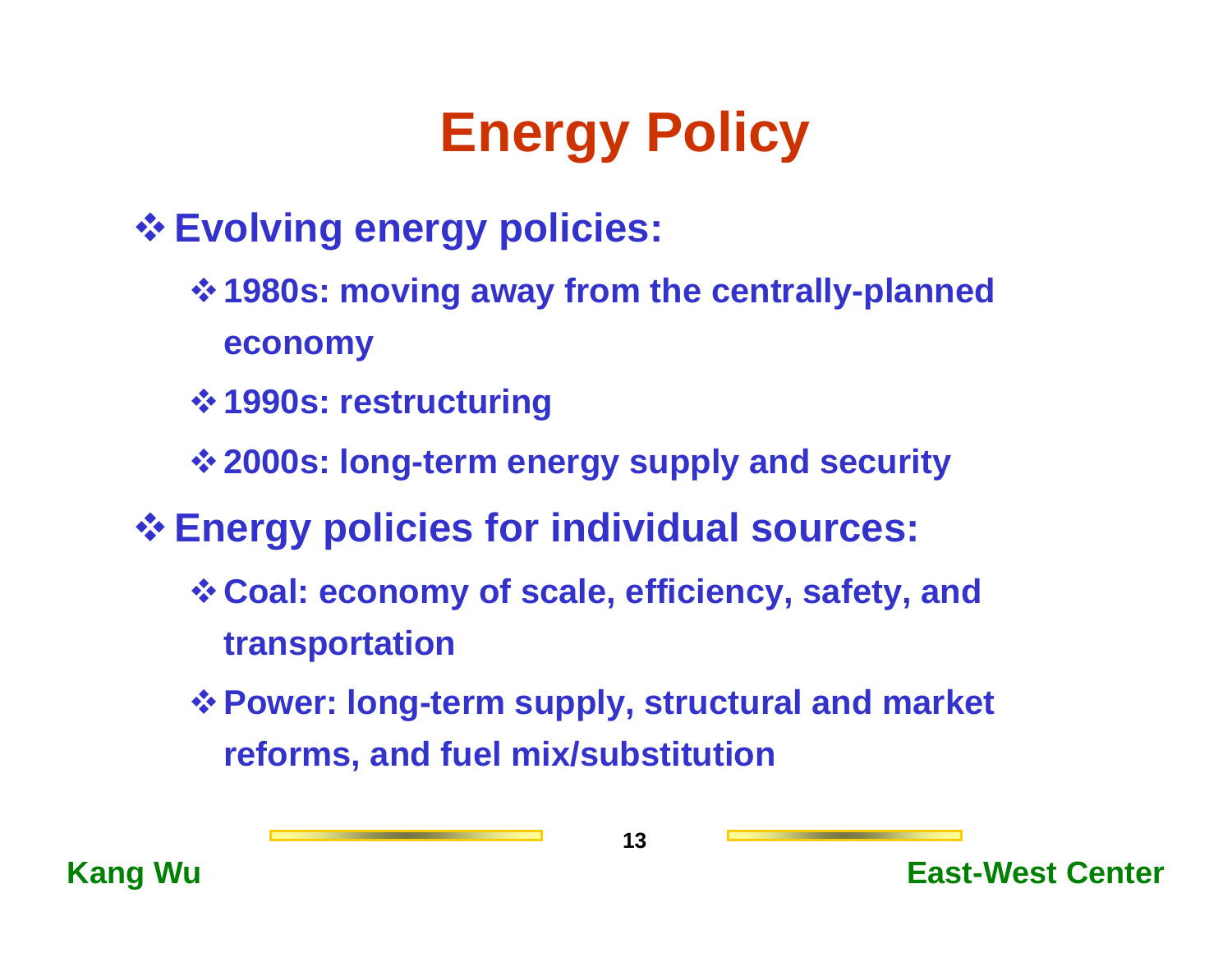# **Energy policies for individual sources (cont'd):**

- **Oil: domestic supply, import strategy, overseas investment, strategic petroleum reserves, overall supply security, oil diplomacy**
- **Natural gas: pricing issues, fuel competition, gas for power, infrastructure, imports in the form of LNG (liquefied natural gas) and by pipelines, environmental issues.**
- **Hydroelectricity: policy support, west-east power supply, and ecological issues**
- **Nuclear power: increasing importance, economics, and safety issues**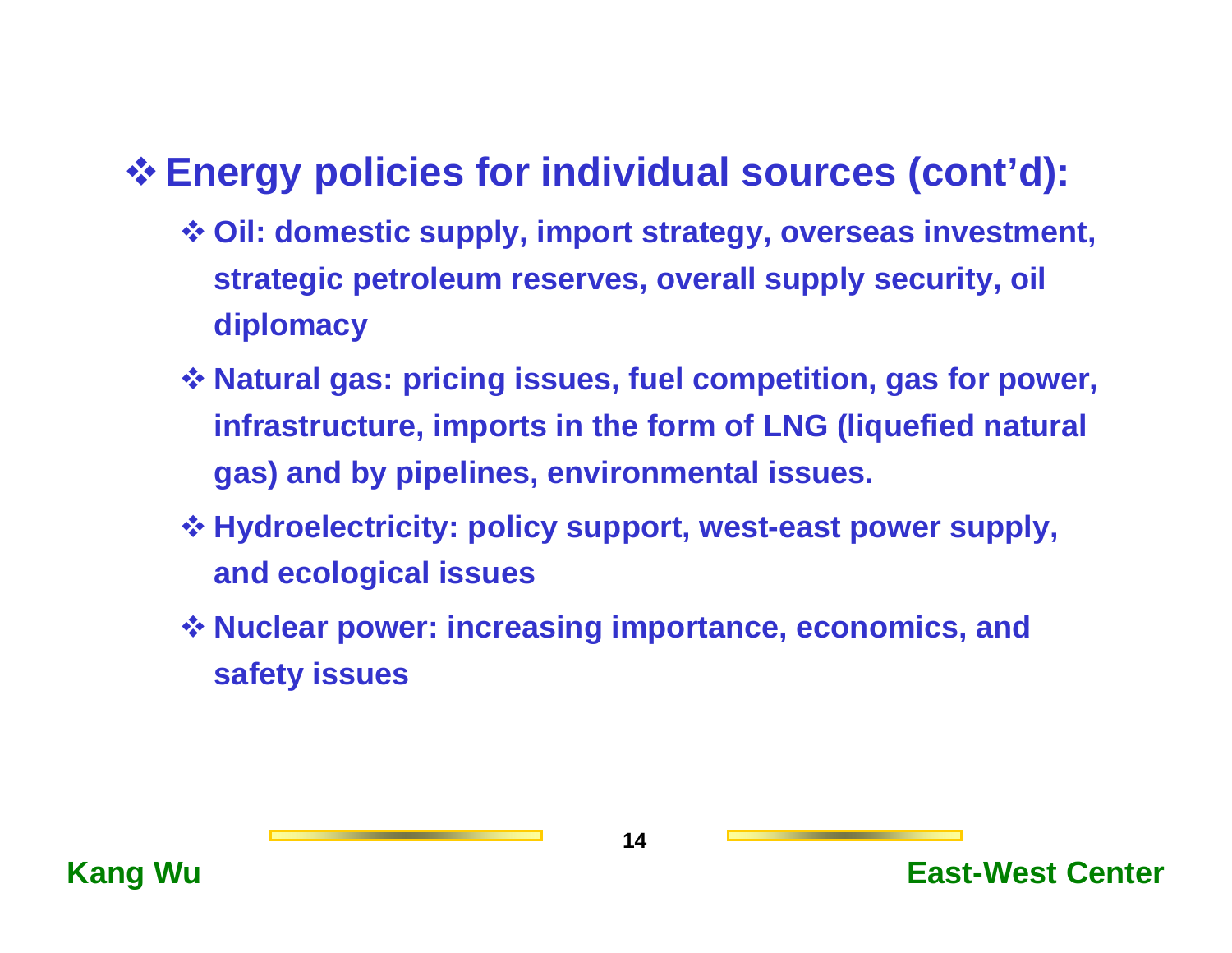- $\triangle$  **Major energy policy elements under the 10<sup>th</sup> Five-Year Plan:**
	- **to optimize energy mix while ensuring the overall energy security;**
	- **to improve energy efficiency and energy conservation;**
	- **to protect the ecological environment;**
	- *<u><b>*  $\diamond$  to develop west China</u>
- **Future energy policies for individual fuels.**
- **Integrated energy policies for the future.**

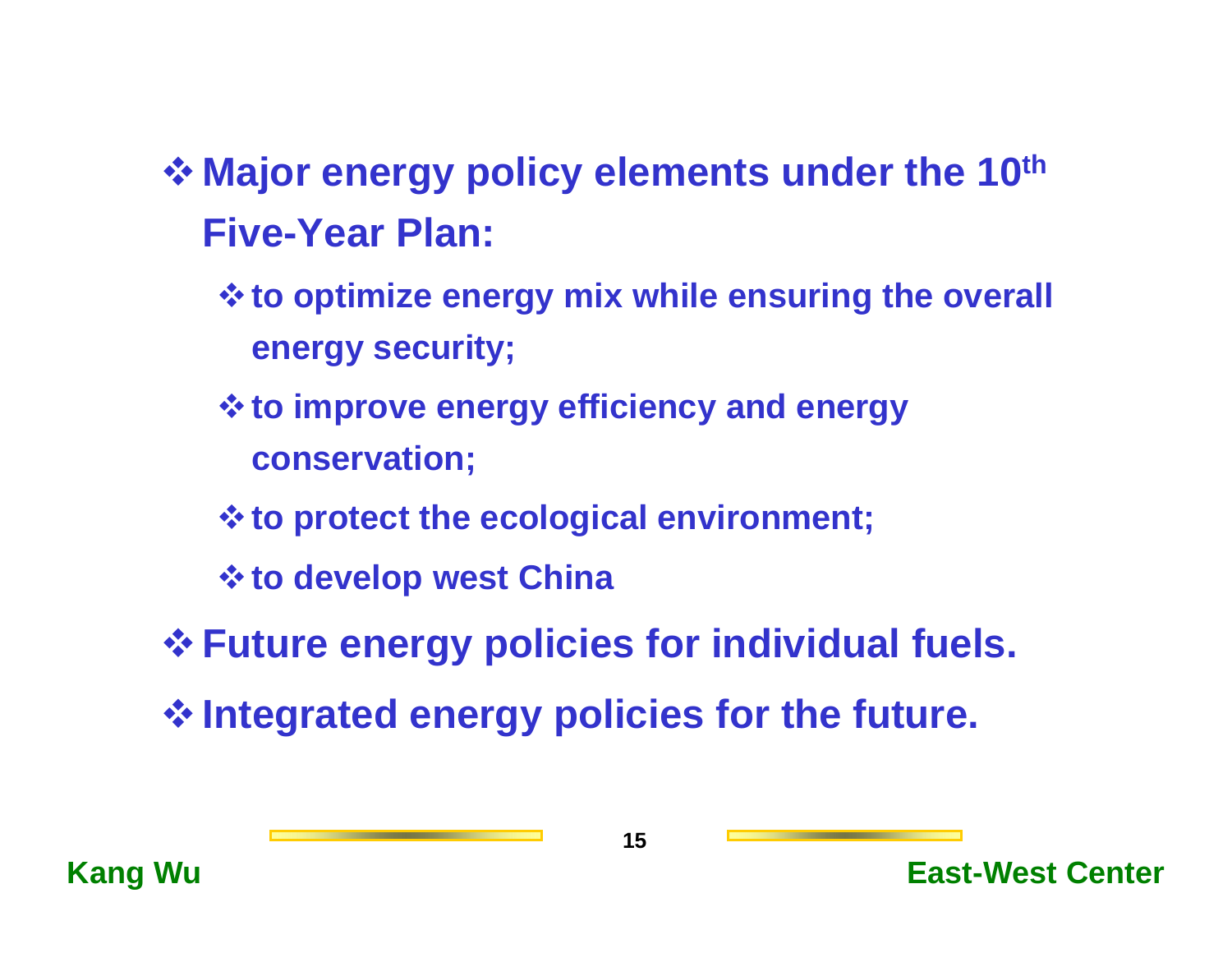# **The Petroleum Sector**

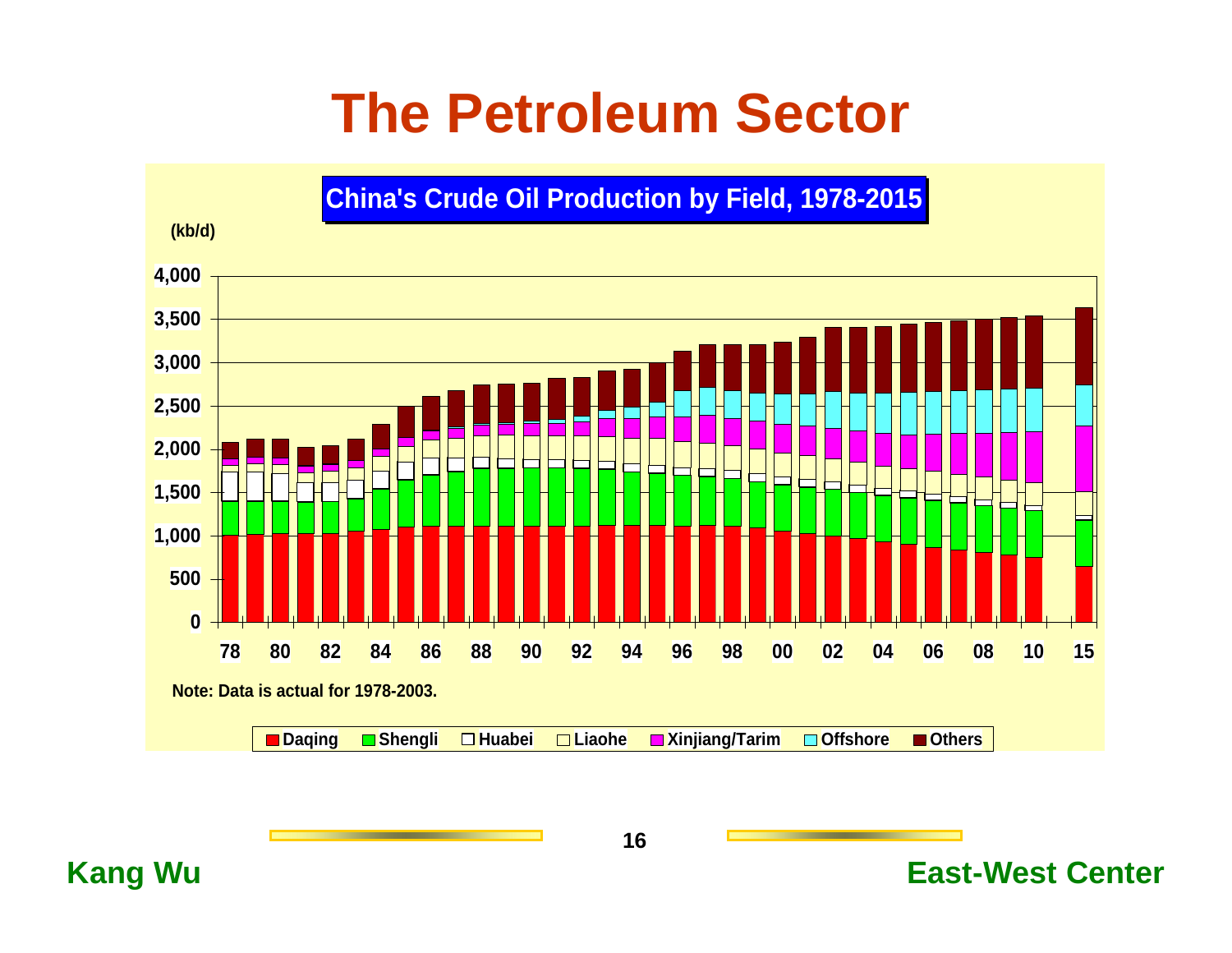

**Note: 1990-2002 are actu al, 2003 i s prelimina ry, 2004-2015 are proje ctions.**

**17**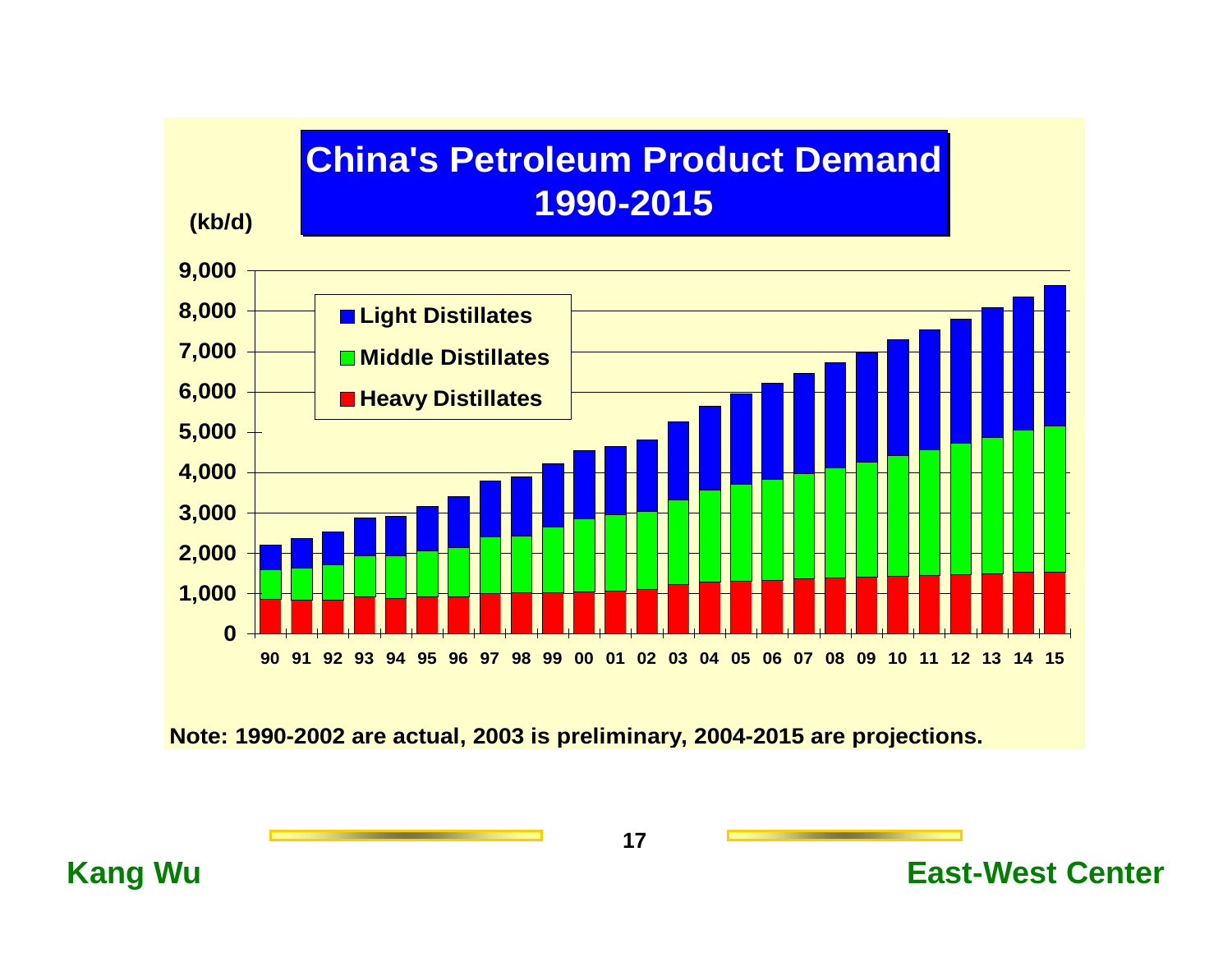## **Organizational Chart of the Petroleum Industry in China (State), 2004**

2003



NDRC: National Development and Reform Commission. MOC: Ministry of Commerce, newly established in March 2003. EA: Energy Administration of NDRC, newly established in April 2003 under NDRC. CNPC: China National Petroleum Corporation. PetroChina: PetroChina Company Limited. Sinopec: China Petrochemical Corporation. Sinopec Corp.: China Petroleum and Chemical Corporation SASAC: State-Owned Assets Supervision and Administration Commission, newly established in March 2003. Unipec: United International Petroleum & Chemicals Co., Ltd. Zhenrong Trading Co: Zhuhai Zhenrong Trading Company. Sinochem: Sinochem Corp. Chinaoil: China National United Oil Corporation.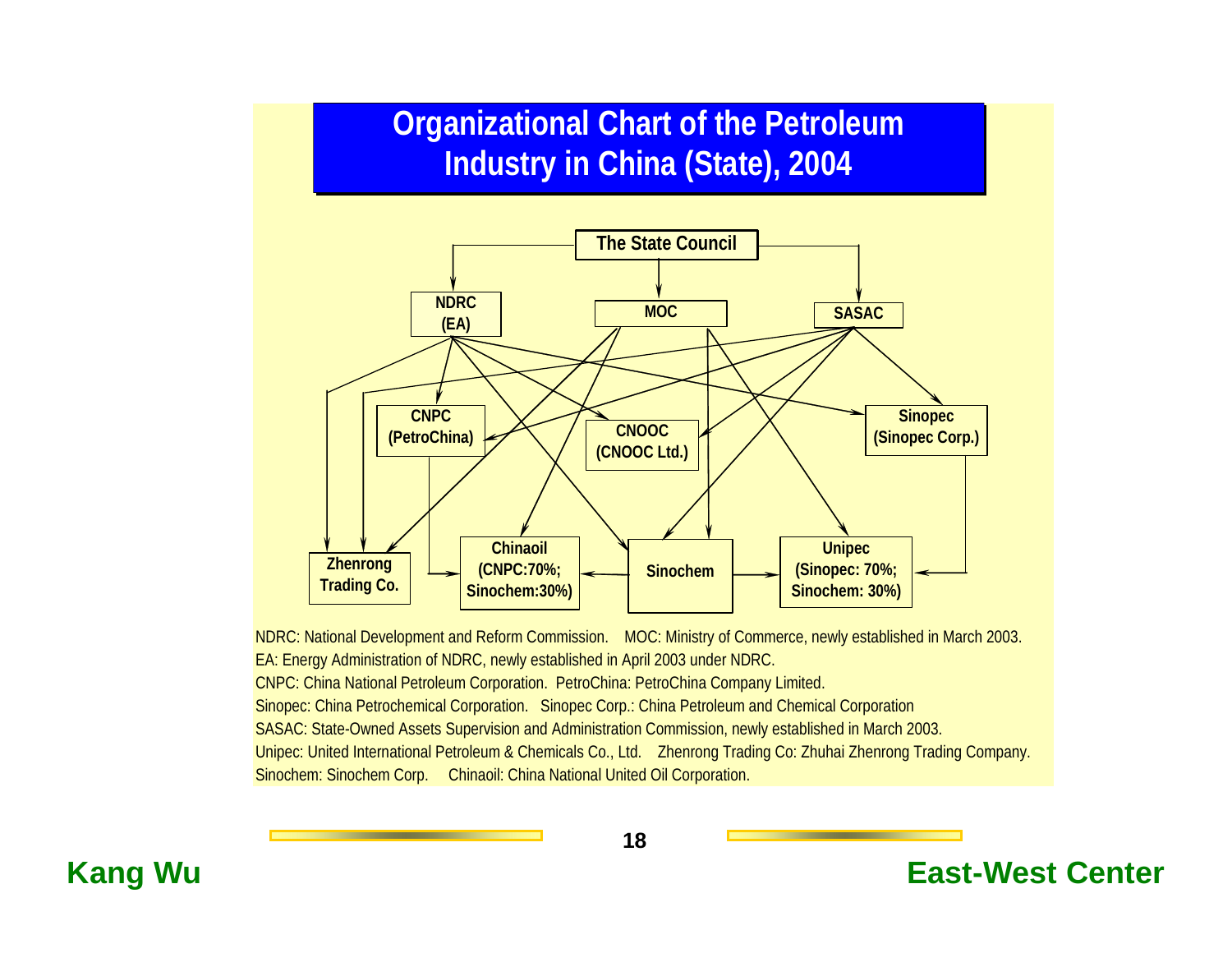### **Geographical Division of CNPC/PetroChina and Sinopec\***



\*Based on the affiliation of provincial oil companies, but assets are overlapping in certain provinces.

**19**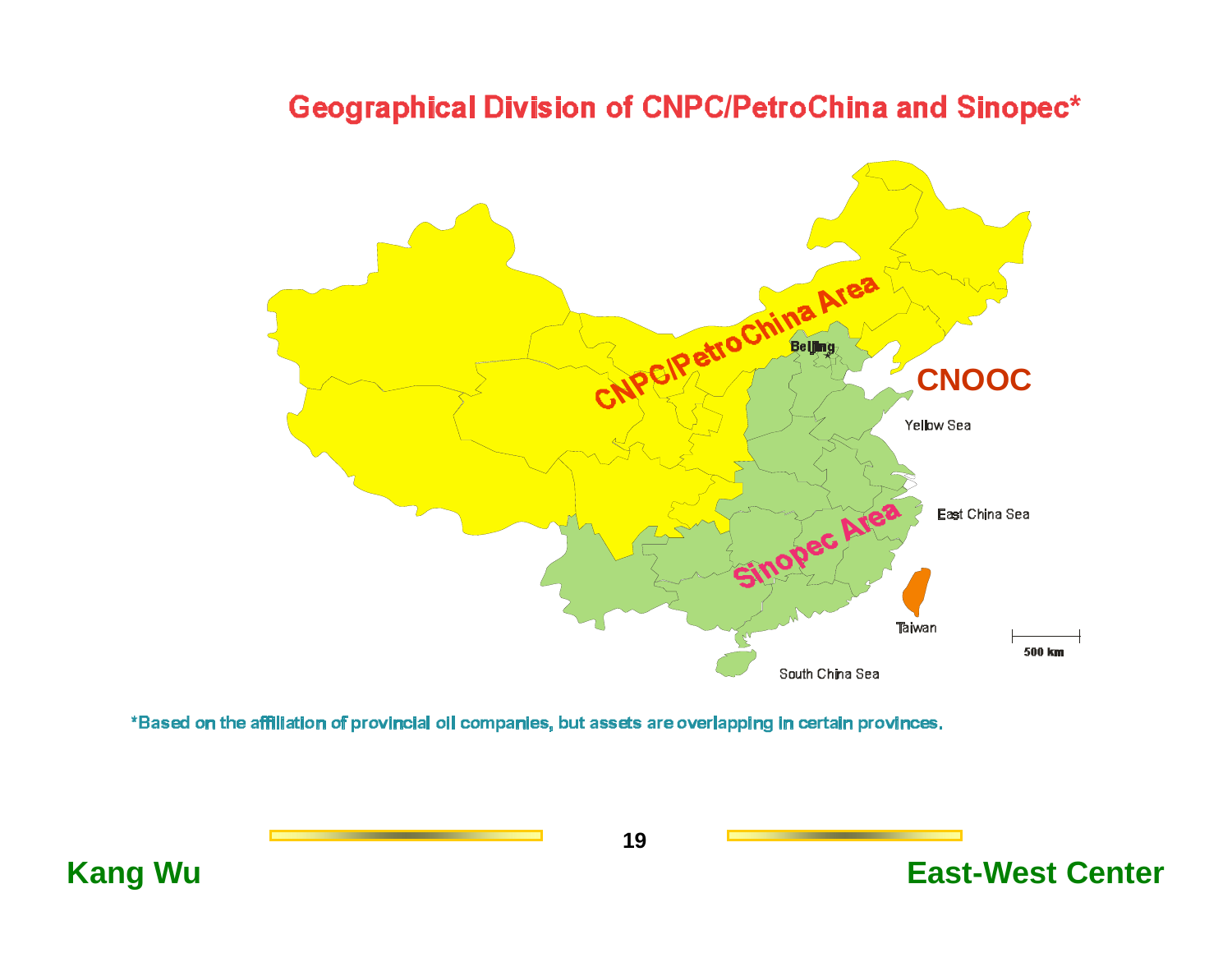## **Profits of Chinese State Oil Companies 1997-2003**

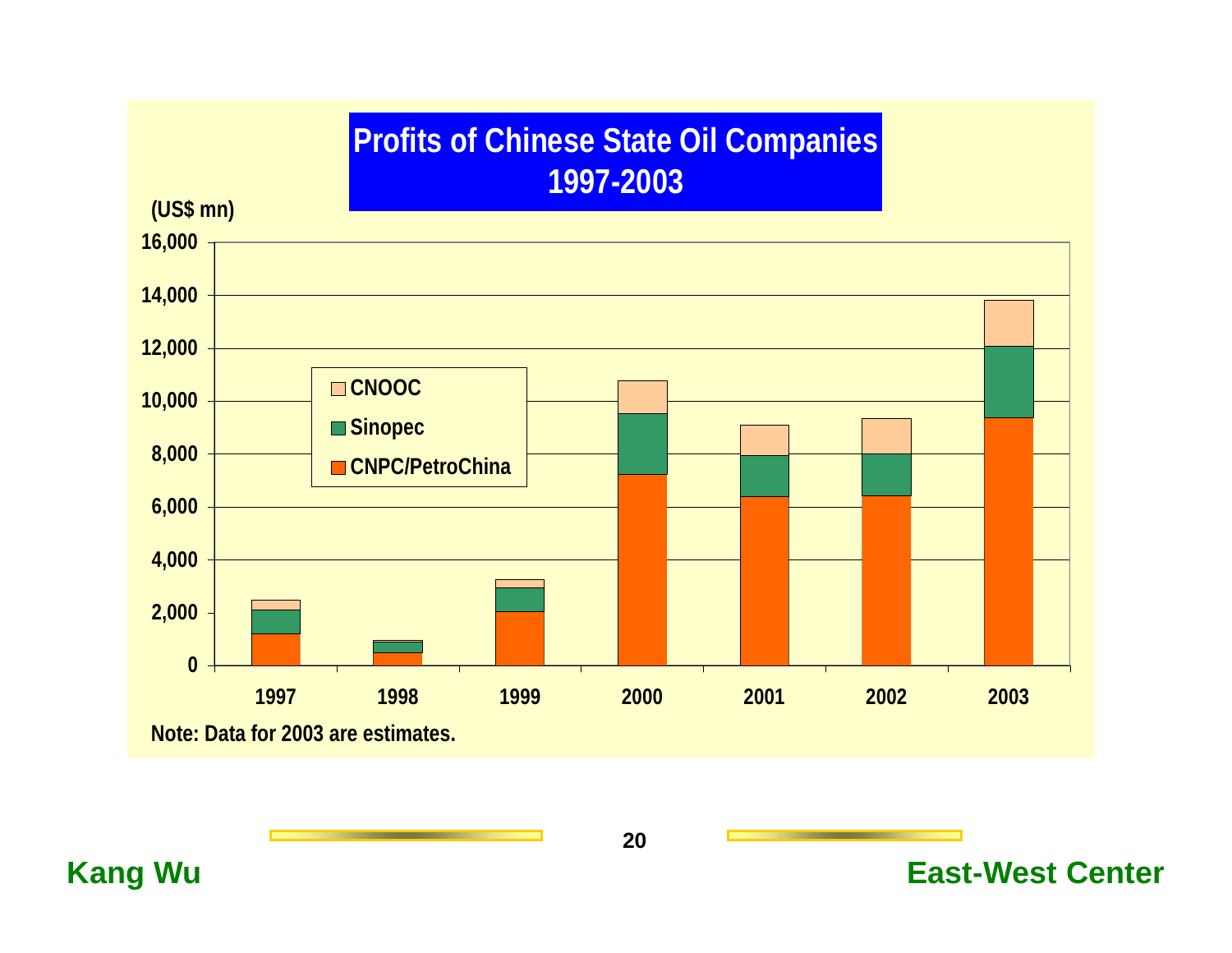# **Rising Oil and Gas Imports: Present and Future**



**21**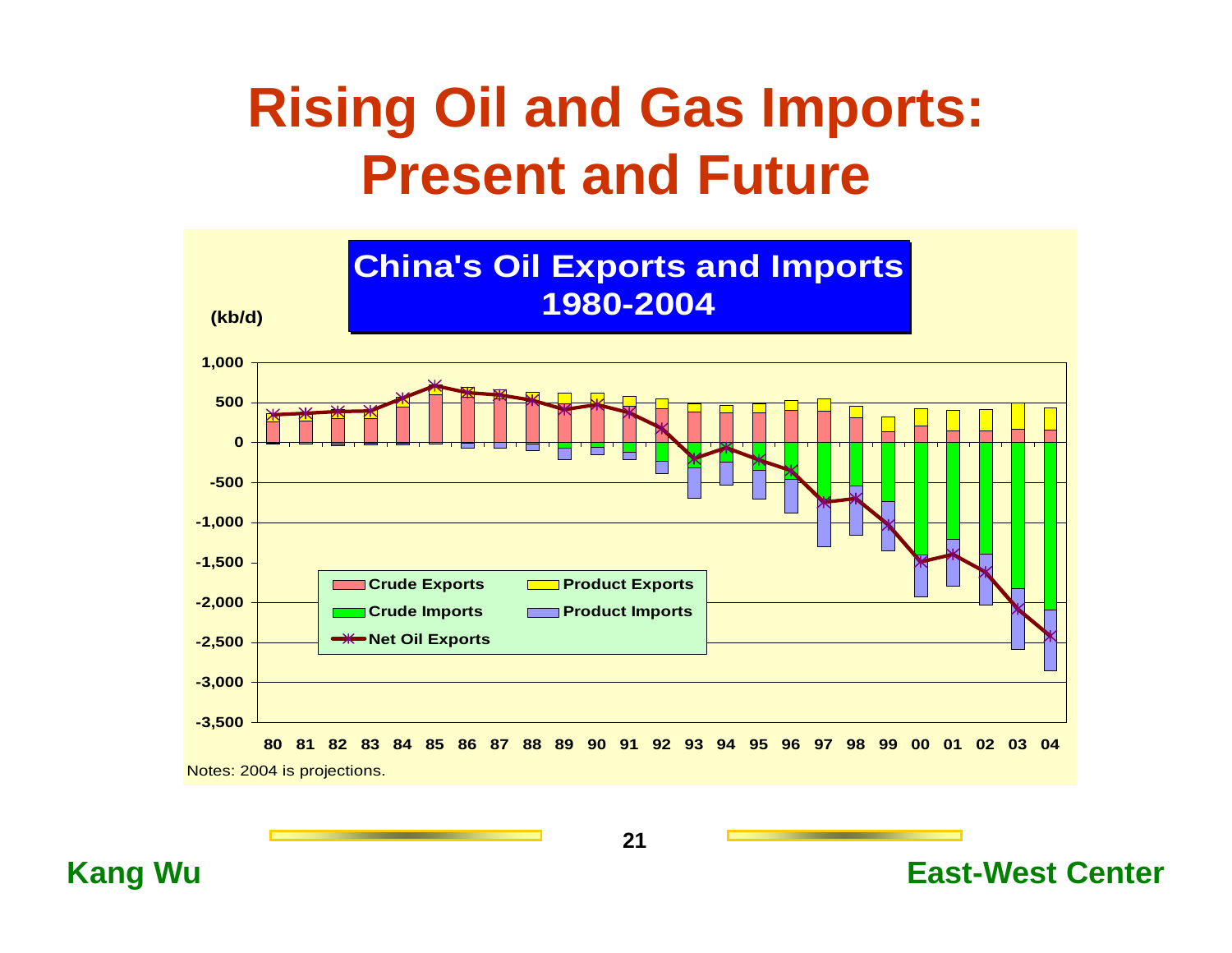![](_page_21_Figure_0.jpeg)

**22**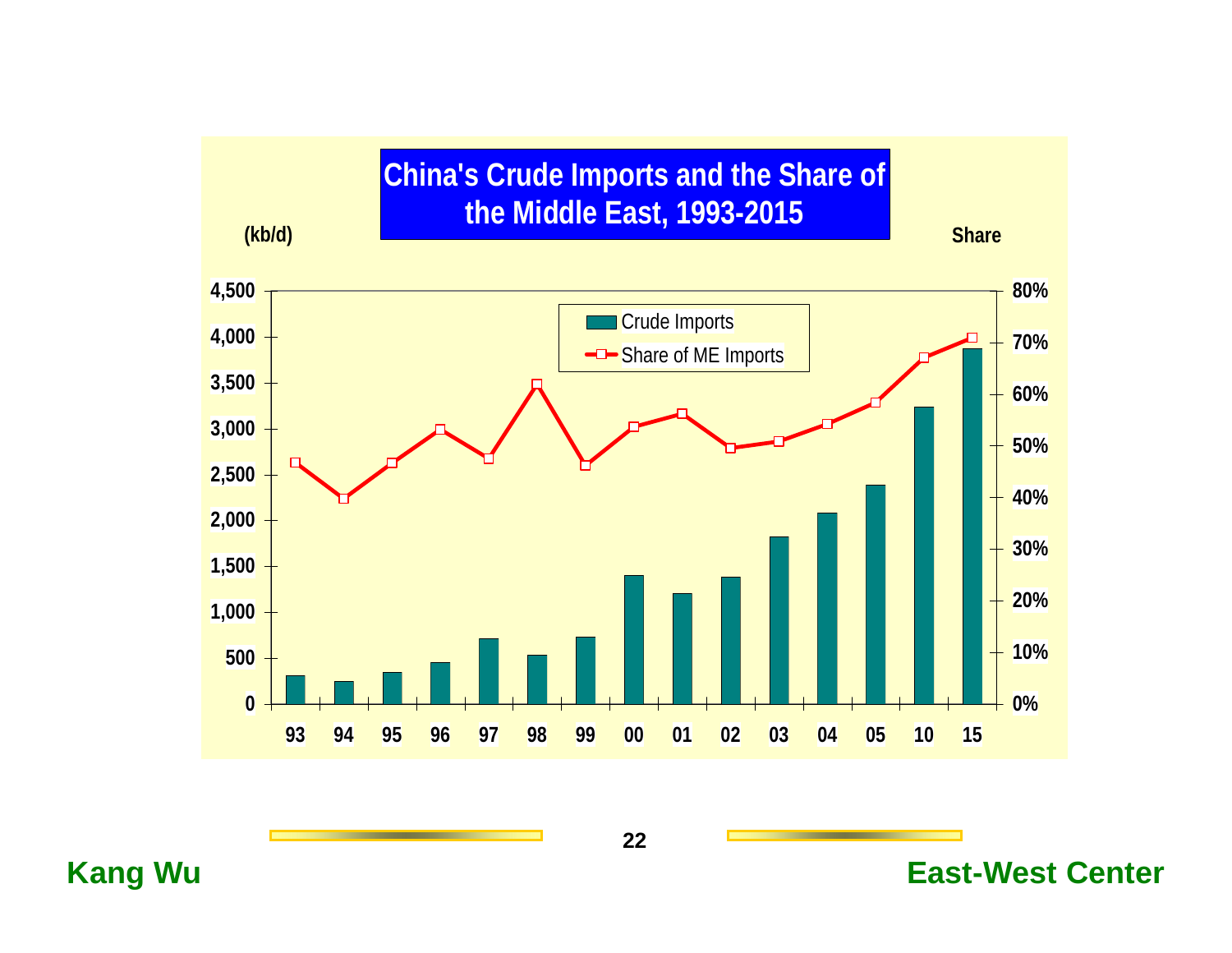### **China Crude Production and Net Oil Import Requirements, 1990-2015**

**(kb/d)**

![](_page_22_Figure_2.jpeg)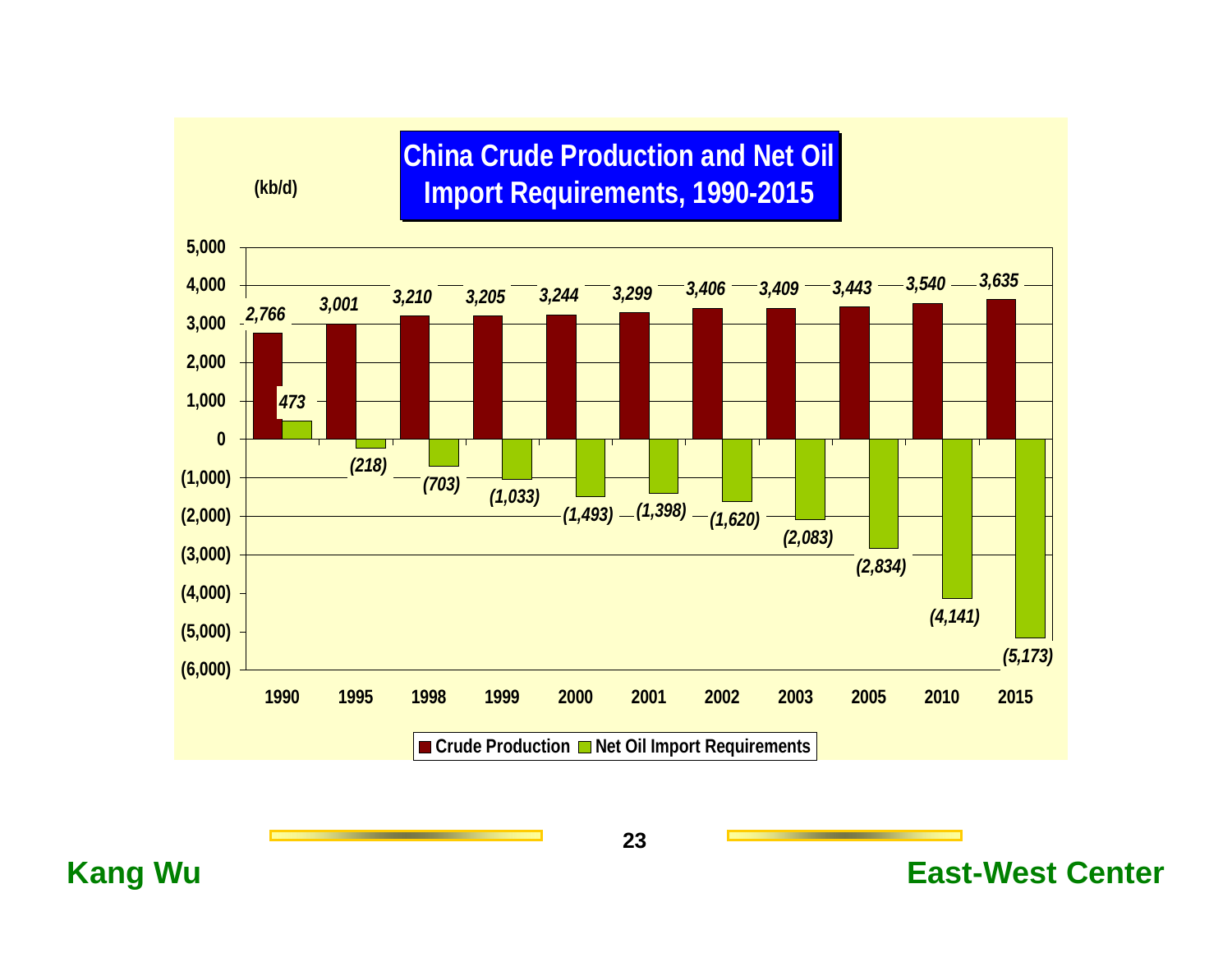### **Outlook for Natural Gas Production and Consumption in China**

**0.02.0 4.06.0 8.0 10.0 12.0 14.0 2000 2001 2002 2003 2005 2010 2015 Production Consumption** 

**Note: 2005-2015 are projections.**

**(bscf/d)**

**24**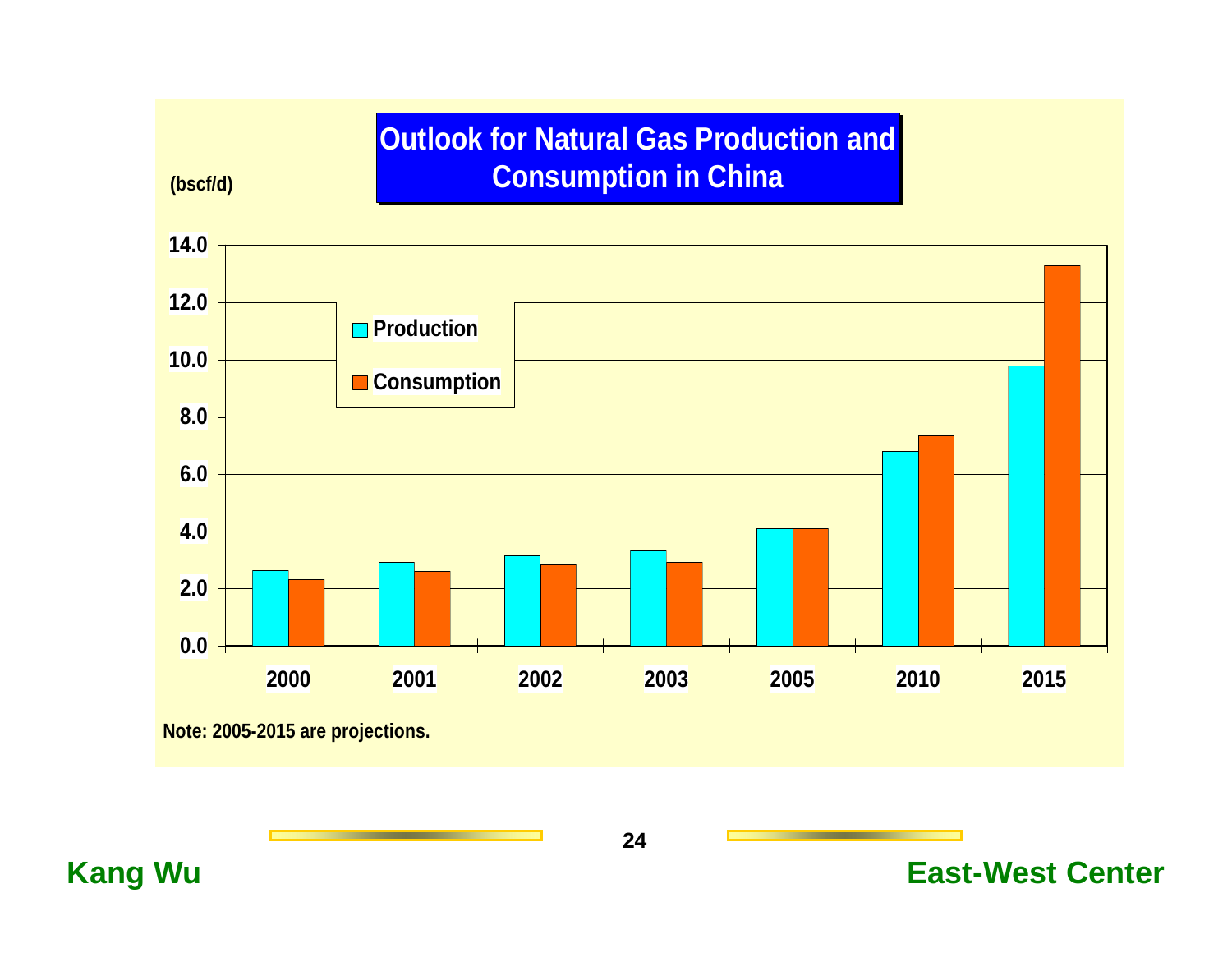### **Map: China's West-East Gas Pipelines, Ordos-Beijing Pipelines, and Proposed Russia-China-Korea Pipelines**

![](_page_24_Figure_1.jpeg)

**25**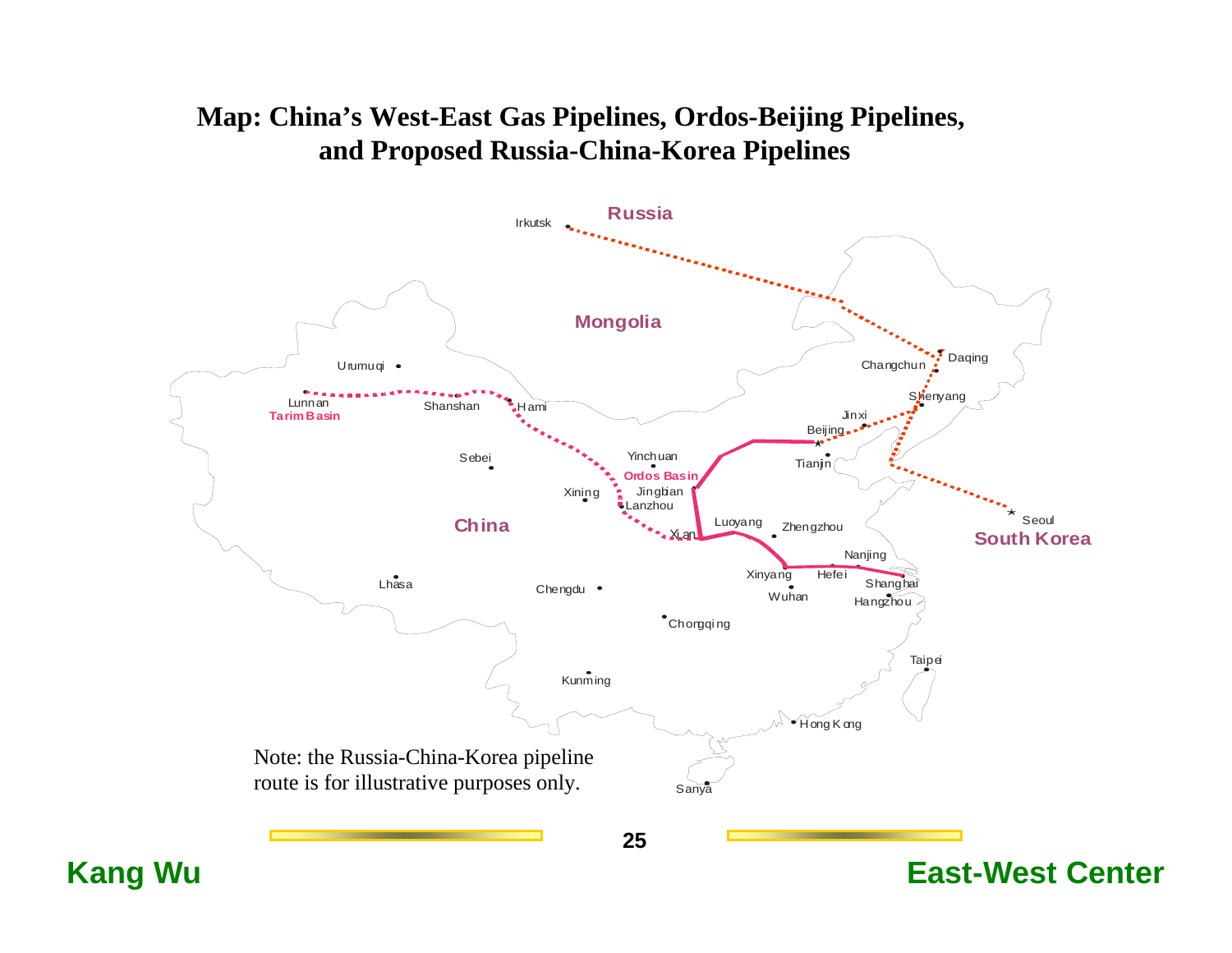# **Energy Security Strategies**

- **China has not yet established a full-ranged energy security policy framework. However, the following has emerged as the main elements of the policy:**
	- ¾ **Adjust energy consumption and production structures and reduce dependence on oil through coal gasification, liquefaction, and development of nuclear power etc**
	- ¾ **Establish strategic upstream oil and gas reserves in certain parts of the country, as well as, enhance domestic oil and gas E&P activities**

![](_page_25_Picture_4.jpeg)

![](_page_25_Picture_6.jpeg)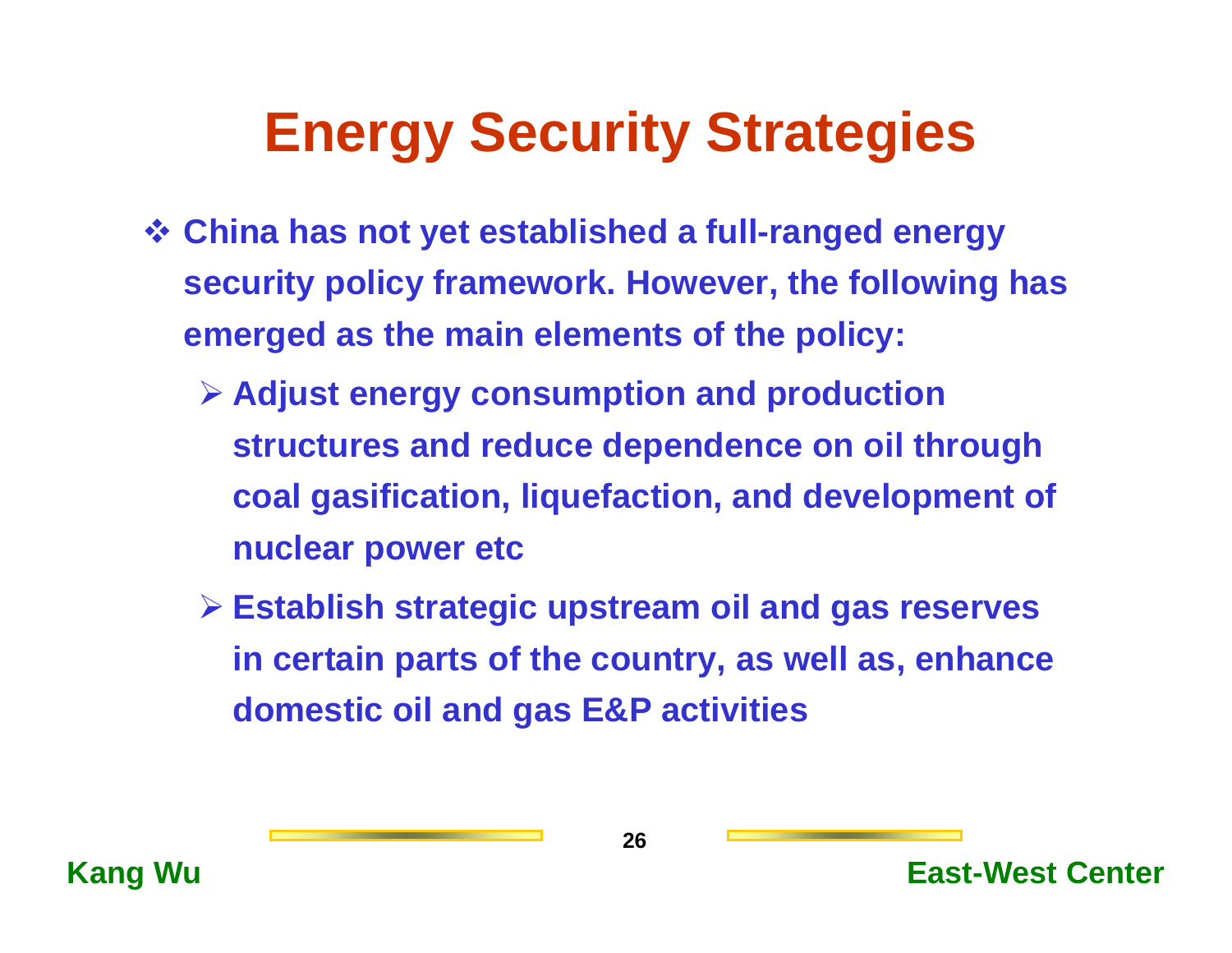- **Elements of China's energy securities in formation (cont'd):**
	- ¾ **Actively participate in the formation of a regional community and establish a regional energy security system**
	- ¾ **Establish an oil futures market**
	- ¾ **Diversify the sources of oil and gas imports, increasing the share of oil and gas imports from Russia and Central Asia**
	- ¾ **Strengthen overseas investment by state oil companies, particularly in the Middle East, Asia Pacific, Russia, and Central Asia**

![](_page_26_Picture_5.jpeg)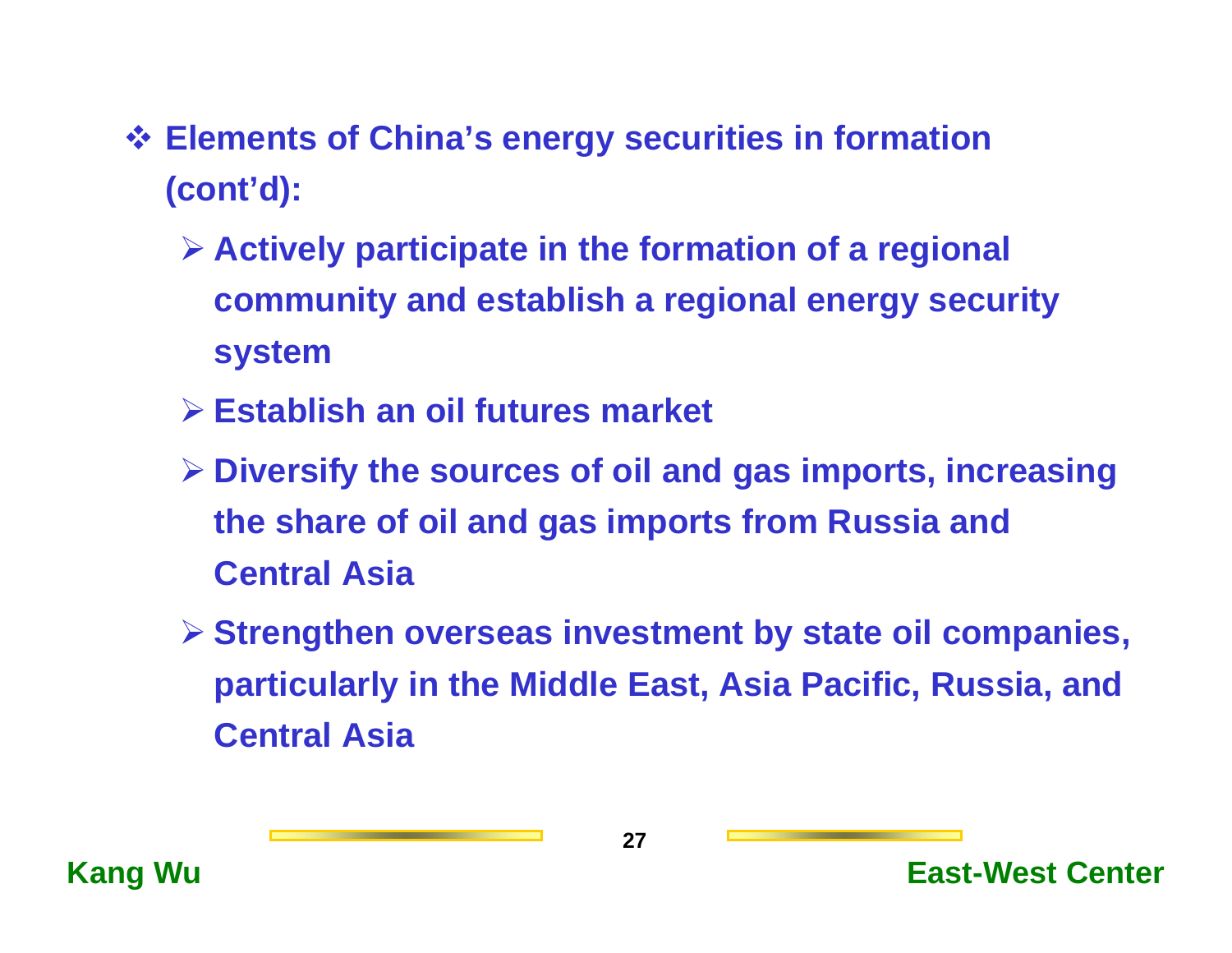- **Elements of China's energy securities in formation (cont'd):**
	- ¾**Undertake different ways of trade to avoid transaction risks**
	- ¾**Increase the investment in an oil and gas infrastructure and open more channels to imports**
	- ¾**Establish government-controlled strategic petroleum reserves (SPRs)**
	- ¾**Increase mandatory oil reserves for large oil companies**

![](_page_27_Picture_5.jpeg)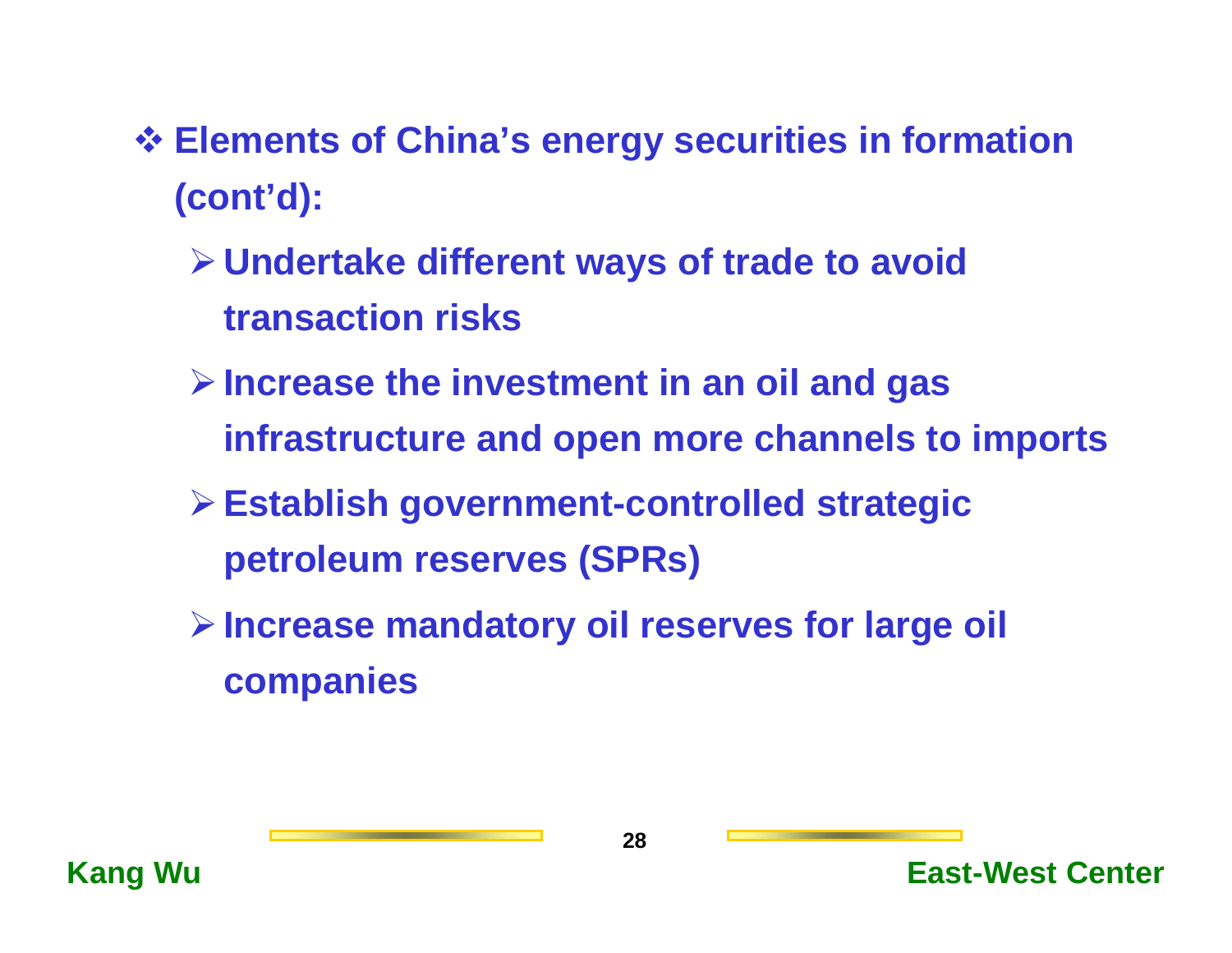## **Special: SPRs**

- **System does not exist at present**
- **Task is set under the Tenth Five-Year Plan (2001-2005). NDRC is in charge of the work. The NDRC Energy Administration (EA) is the home to the National Office of SPRs**
- **Target for Phase I (around 2005/06): Approximately 16 million m3 or 100 million bbl (approximately 35 days of net imports). Phase I is now underway.**
- **Target Phase II (2010): 30 million m3 or 189 million bbl (approximately 45 days of net imports)**
- **In principle, the funds will come from the state mainly but also the state oil companies, which will manage and maintain the facilities.**

![](_page_28_Picture_6.jpeg)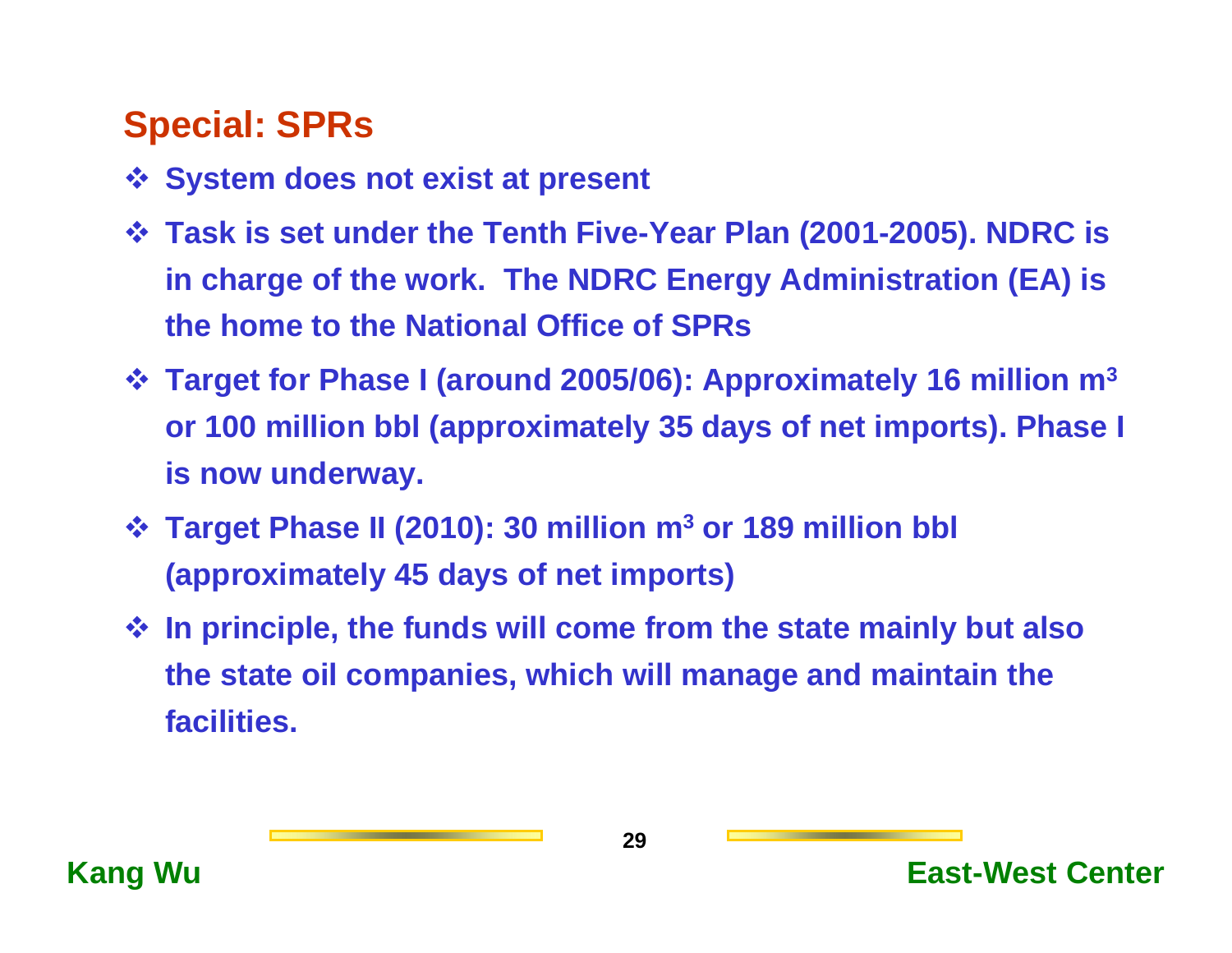# **SPRs (cont'd)**

- **The four selected sites for the first phase:**
	- $\mathcal{L}_{\mathcal{A}}$  **Zhenhai (Zhejiang Province) with Sinopec: 5 million m3 (31 million bbl) by 2005/06**
	- $\mathcal{L}_{\mathcal{A}}$  **Aoshan (Zhejiang Province) with Sinochem: 5 million m3 (31 million bbl) by 2005/06**
	- $\mathcal{L}_{\mathcal{A}}$  **Huangdao (Shandong Province) with Sinopec: 3 million m3 (13 million bbl) by 2005/06**
	- $\mathcal{L}_{\mathcal{A}}$  **Dalian (Liaoning Province) with PetroChina: 3 million m3 (13 million bbl) by 2005/06**
- **Commercial operation and management of the storage may be allowed to a certain degree while the government retains the overall control**
- **The government may also pass law to require oil companies to also establish a minimum level of storage as a supplement to the national storage**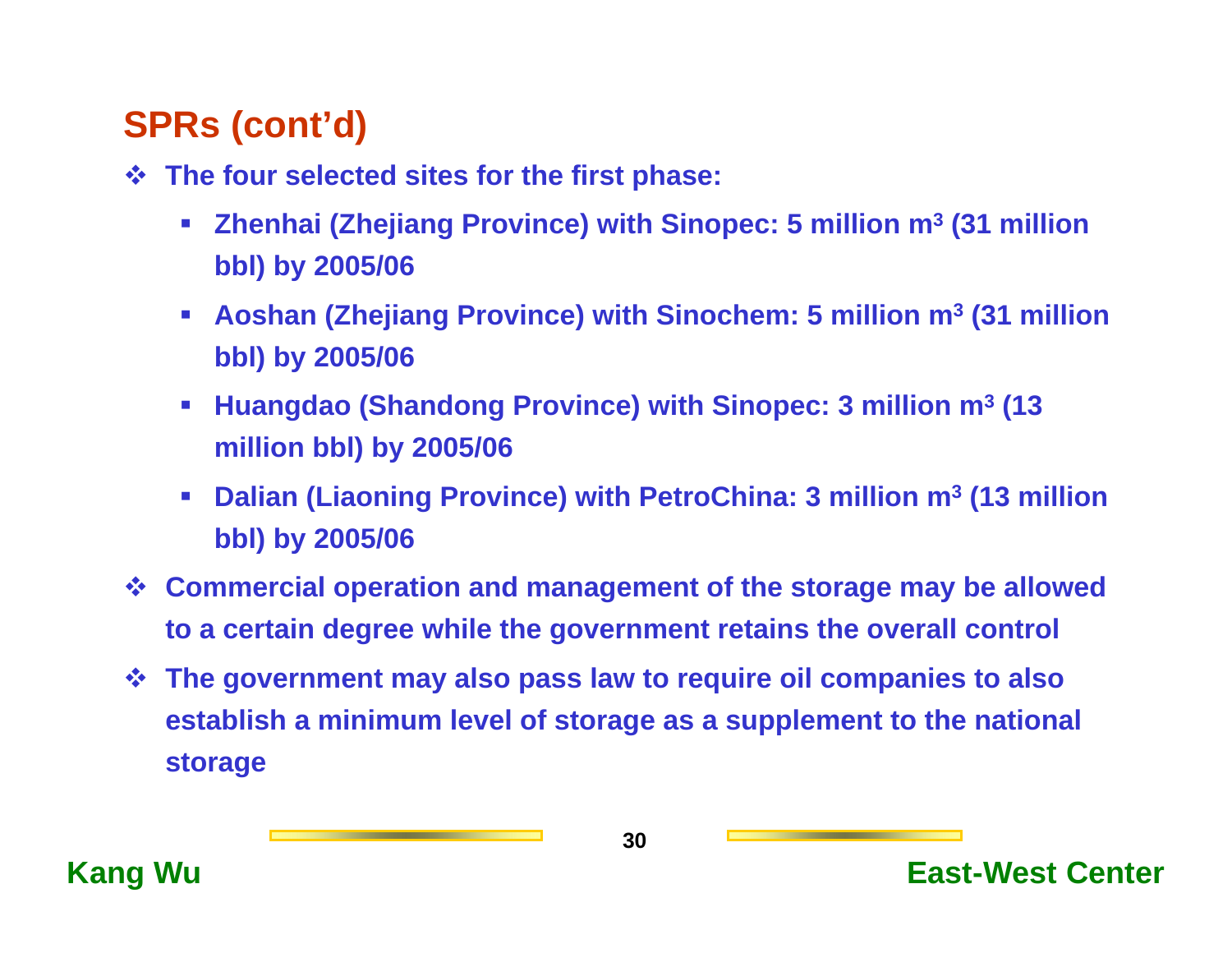**Special: China's Overseas Investment Push**

- **Six state-owned companies have overseas upstream departments**
	- **CNPC**
	- **PetroChina**
	- **Sinopec**
	- **CNOOC**
	- **Sinochem**
	- **One state-owned non-oil company player: CITIC**

![](_page_30_Picture_8.jpeg)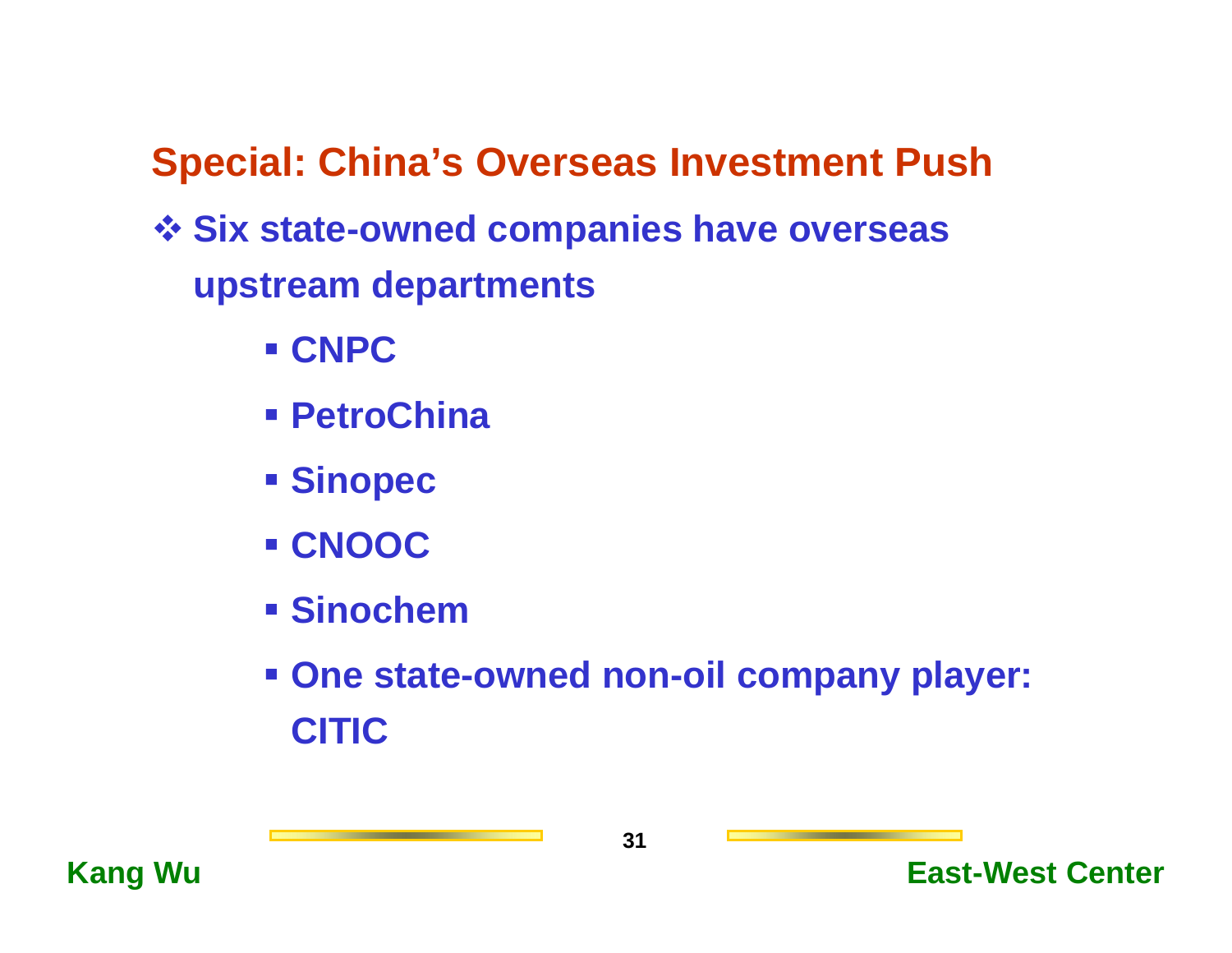**Overseas Investment Push (cont'd)**

- **Example of China's Overseas Activities:**
	- ¾**CNPC: Kazakhstan, Peru, Sudan, and Venezuela, and most recently Syria, Algeria, and Ecuador**
	- ¾**PetroChina: Indonesia**
	- ¾**CNOOC: Indonesia, Australia, etc.**
	- ¾**Sinopec: Iran, Azerbaijan, Saudi Arabia, etc.**
	- ¾**CITIC/Sunwing Energy JV: have interest in the Middle East and Africa**

![](_page_31_Picture_7.jpeg)